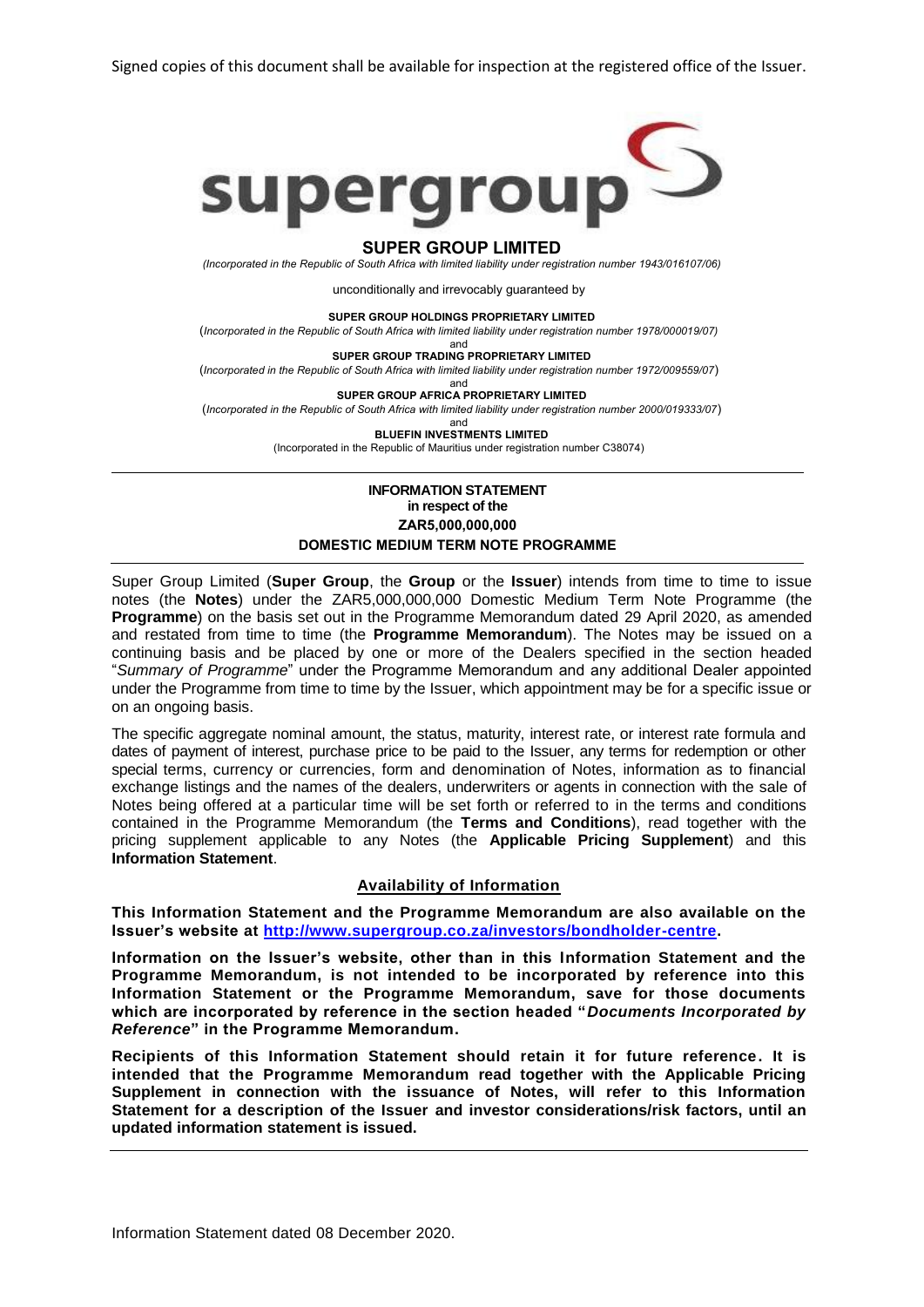# **TABLE OF CONTENTS**

| <b>GENERAL</b>                                                | $\overline{2}$ |
|---------------------------------------------------------------|----------------|
| INVESTOR CONSIDERATIONS / RISK FACTORS                        | 4              |
| SUMMARY OF INFORMATION INCLUDED IN THIS DOCUMENT BY REFERENCE | 14             |
| DESCRIPTION OF SUPER GROUP LIMITED                            | 15             |
| <b>DESCRIPTION OF GUARANTORS</b>                              | 23             |
| ABBREVIATIONS AND DEFINITIONS                                 | 25             |
| <b>CORPORATE INFORMATION</b>                                  | 26             |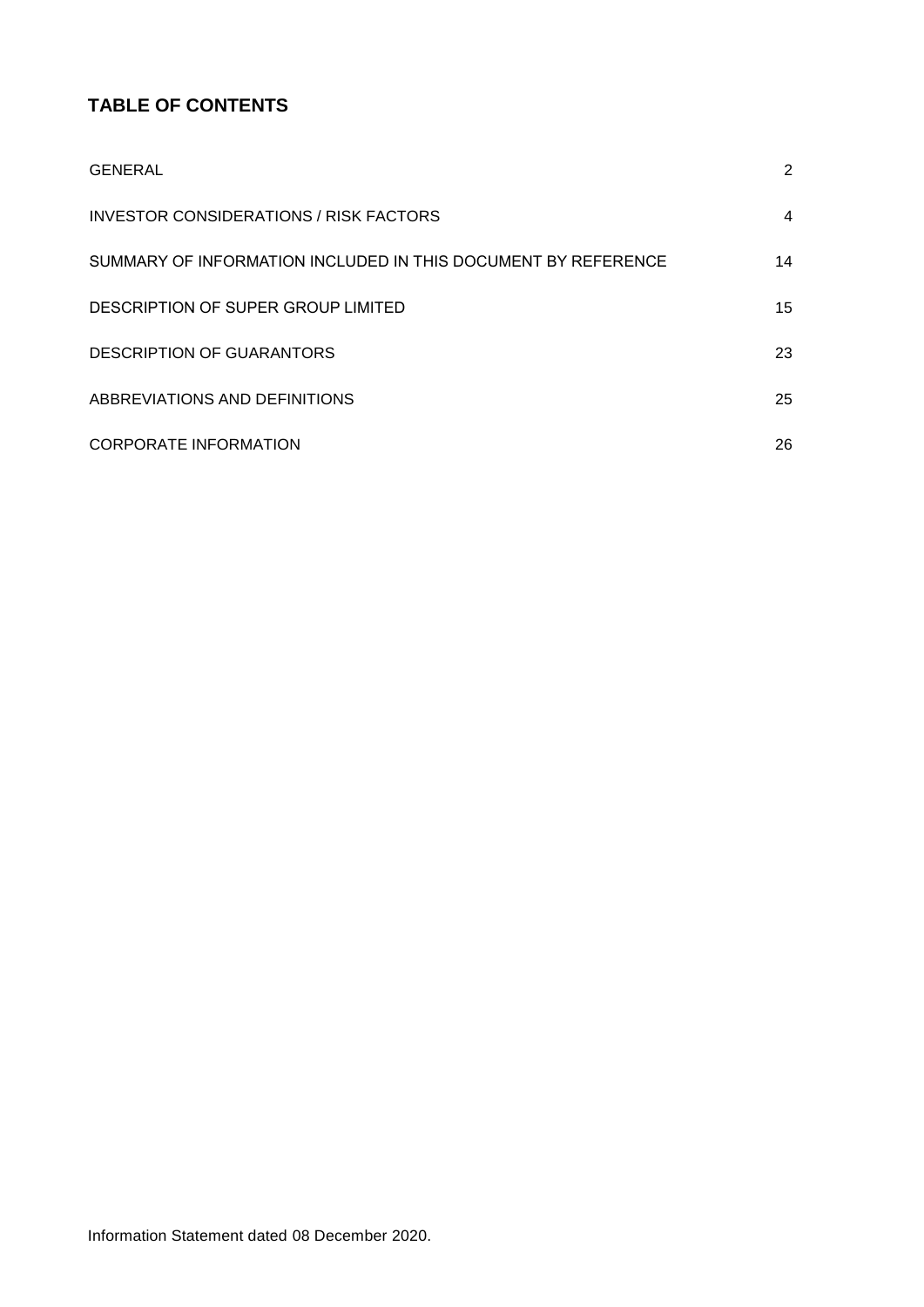## <span id="page-2-0"></span>**GENERAL**

*Capitalised terms used in this section headed "General" shall bear the same meanings as defined in the Terms and Conditions in the Programme Memorandum, except to the extent that they are separately defined in this section, or defined in the section headed "Abbreviations and Definitions", or this is clearly inappropriate from the context.* 

The Issuer and Guarantors certify that to the best of their knowledge and belief there are no facts that have been omitted from this Information Statement which would make any statement false or misleading and that all reasonable enquiries to ascertain such facts have been made, and that this Information Statement contains all information required by law and the Debt Listings Requirements of the JSE. The Issuer and Guarantors accept full responsibility for the accuracy of the information contained in this Information Statement.

The JSE takes no responsibility for the contents of this Information Statement and any amendments or supplements thereto. The JSE makes no representation as to the accuracy or completeness of this Information Statement and any amendments or supplements thereto and the JSE expressly disclaims any liability for any loss arising from or in reliance upon the whole or any part of the aforementioned document. The JSE's approval of the registration of the Programme Memorandum and listing of the Notes is not to be taken in any way as an indication of the merits of the Issuer or of the Notes and that, to the extent permitted by law, the JSE will not be liable for any claim whatsoever.

In addition, the Issuer and Guarantors, having made all reasonable inquiries, confirm that this Information Statement contains or incorporates all information which is material in relation to the issuing and the offering of the Notes, that all information contained or incorporated in this Information Statement is true and accurate in all material respects and that the opinions and the intentions expressed in this Information Statement are honestly held and that there are no other facts, the omission of which, would make this Information Statement or any of such information or expression of any such opinions or intentions misleading in any material respect.

The Arranger, the Dealers, the JSE Debt Sponsor or any of their respective subsidiaries or holding companies or a subsidiary of their holding companies (**Affiliates**) and the professional advisors have not separately verified the information contained in this Information Statement. Accordingly, no representation, warranty or undertaking, expressed or implied is made and no responsibility is accepted by the Arranger(s), Dealers, the JSE Debt Sponsor, their Affiliates or any of the professional advisors as to the accuracy or completeness of the information contained in this Information Statement or any other information provided by the Issuer or Guarantors. None of the Arranger(s), Dealers, the JSE Debt Sponsor, their Affiliates, nor any of the professional advisors accepts any liability in relation to the information contained in this Information Statement or any other information provided by the Issuer or Guarantors in connection with the Notes. The statements made in this paragraph are without prejudice to the responsibilities of the Issuer and Guarantors.

No person has been authorised by the Issuer or Guarantors to give any information or to make any representation not contained in or not consistent with this Information Statement or any other information supplied in connection with the issue and sale of the Notes and, if given or made, such information or representation must not be relied upon as having been authorised by the Issuer, Guarantors, the Arranger(s), the Dealers, the JSE Debt Sponsor, their Affiliates or the professional advisors. Neither the delivery of this Information Statement nor any sale made in connection herewith shall, under any circumstances, create any implication that there has been no change in the affairs of the Issuer or Guarantors since the date hereof, or that any other financial statement or other information supplied in connection with the Information Statement is correct at any time subsequent to the date indicated in the document containing the same.

Neither this Information Statement nor any other information supplied in connection with the Notes constitutes the rendering of financial or investment advice by or on behalf of the Issuer or Guarantors, the Arranger(s), the Dealers, the JSE Debt Sponsor, their Affiliates or any professional advisor.

This Information Statement and any other information supplied in connection with the Notes is not intended to provide the basis of any credit or other evaluation, and should not be considered as a recommendation by the Issuer, the Guarantors, the Arranger(s), the Dealers, the JSE Debt Sponsor, their Affiliates or any professional advisor, that any recipient of this Information Statement should purchase any Notes. Each investor contemplating purchasing any Notes should make its own independent investigation of the financial condition and affairs, and its own appraisal of the creditworthiness, of the Issuer and the Guarantors. Each potential investor should consult its own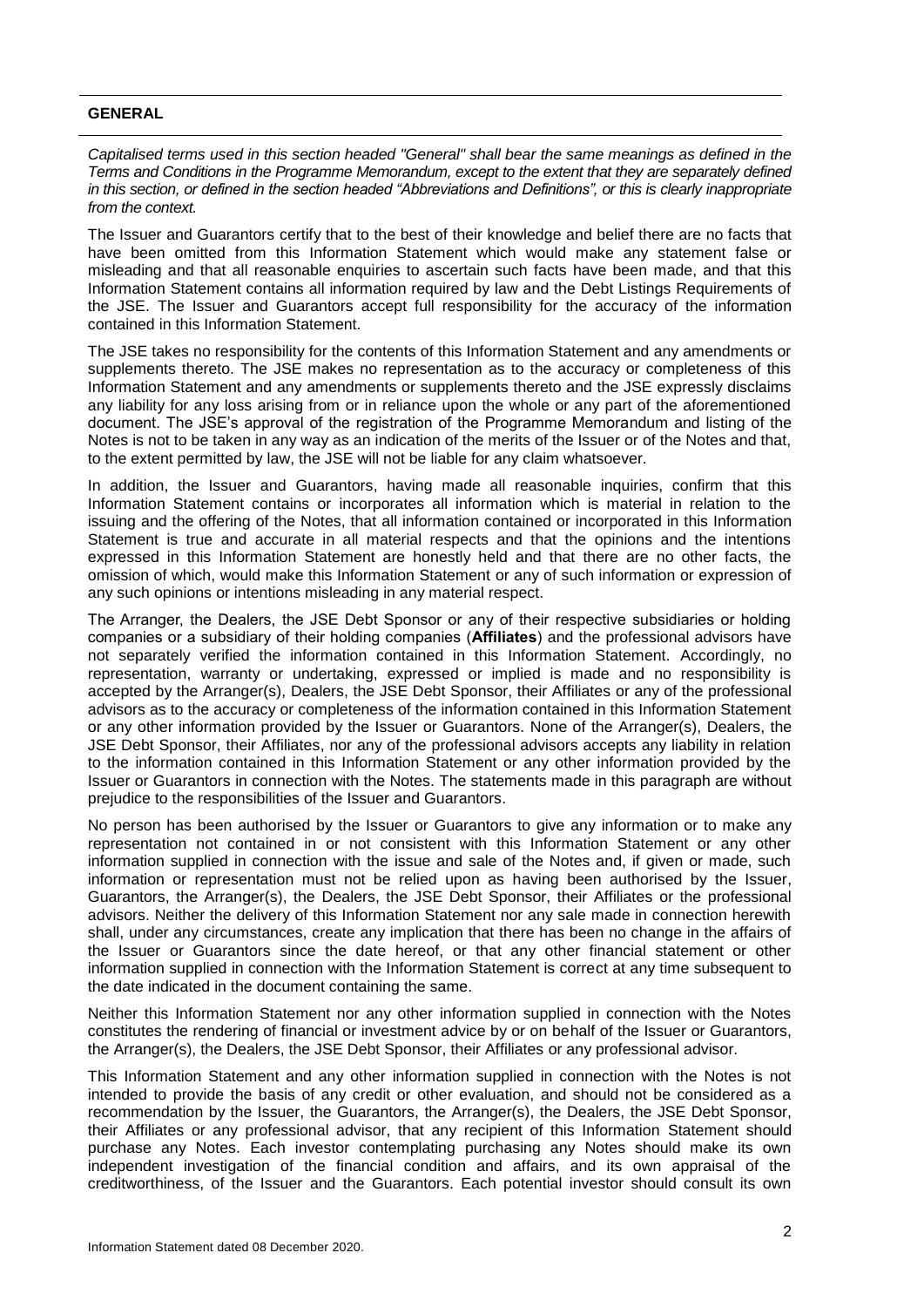advisors to make its investment decision and to determine whether it is legally permitted to purchase the Notes under Applicable Laws and regulations.

Neither this Information Statement nor any other information supplied in connection with the Notes constitutes an offer or invitation by or on behalf of the Issuer, the Guarantors, the Arranger(s), the Dealers, the JSE Debt Sponsor, their Affiliates or the professional advisors to any person to subscribe for or to purchase any Notes.

This Information Statement does not constitute an offer to sell or the solicitation of an offer to buy any Notes in any jurisdiction to any person to whom it is unlawful to make the offer or solicitation in such jurisdiction. None of the Issuer, the Guarantors, the Arranger(s), Dealers, the JSE Debt Sponsor, their Affiliates nor any professional advisor, represents that this Information Statement may be lawfully distributed, or that any Notes may be lawfully offered, in compliance with any applicable registration or other requirements in any such jurisdiction, or pursuant to an exemption available there under, or assumes any responsibility for facilitating any such distribution or offering. In particular, no action has been taken by the Issuer, the Guarantors, the Arranger(s), the Dealers, the JSE Debt Sponsor, their Affiliates or the professional advisors which would permit a public offering of any Notes or distribution of this document in any jurisdiction where action for that purpose is required. Accordingly, no Notes may be offered or sold, directly or indirectly, and neither this Information Statement nor any advertisement nor other offering material may be distributed or published in any jurisdiction, except under circumstances that will result in compliance with any Applicable Laws and regulations. The Arranger(s) or the Dealers has represented that all offers and sales by them will be made on the same terms and in compliance with this prohibition.

**The distribution of this Information Statement and the offer for the subscription or sale of Notes may be restricted by law in certain jurisdictions. Currently, the Notes are only available for subscription by South African residents. Persons into whose possession this Information Statement or any Notes come must inform themselves about, and observe any such restrictions. In particular there are restrictions on the distribution of this Information Statement and the offer for the subscription or sale of Notes in the United States of America, the European Economic Area, the United Kingdom and South Africa.**

The Notes have not been and will not be registered under the United States Securities Act of 1933, as amended (the "**Securities Act**") and may not be offered or sold in the United States of America or to, or for the account or benefit of, US persons (as defined in Regulation S under the Securities Act ("**Regulation's**")). The Notes will be offered and sold only in offshore transactions outside the United States of America in accordance with Regulation S and, subject to certain exceptions, may not be offered, sold or delivered within the United States of America or to, or for the account or benefit of, US Persons.

Information and opinions presented in the Information Statement were obtained or derived from public sources that the Arranger(s), the Dealers, the JSE Debt Sponsor, their Affiliates or the professional advisors believe are reliable but make no representations as to the accuracy or completeness thereof. Any opinions, forecasts or estimates (if any) herein constitute a judgment as at the date of this Information Statement. There can be no assurance that future results or events will be consistent with any such opinions, forecasts or estimates. Past performance should not be taken as an indication or guarantee of future performance and no representation or warranty, express or implied is made regarding future performance. The price, value of and income from any of the securities or financial instruments mentioned in this Information Statement (if any) can fall as well as rise. Any opinions expressed in this Information Statement are subject to change without notice and may differ or be contrary to opinions expressed by other business areas or groups of the Arranger(s), the Dealers, the JSE Debt Sponsor, their Affiliates or the professional advisors as a result of using different assumptions and criteria. Furthermore, the Arranger(s) or the Dealers (and their respective directors, employees, representatives and agents), the JSE Debt Sponsor, their Affiliates or any professional advisors accept no liability for any direct or indirect loss or damage incurred arising from the use of the material presented in this Information Statement, except as provided for by law.

All trademarks, service marks and logos used in this Information Statement are trademarks or service marks or registered trademarks or service marks of the Issuer and the Guarantors. This Information Statement may not be reproduced without the prior written consent of the Issuer, the Guarantors, the Arranger(s) or Dealers. It may not be considered as advice, a recommendation or an offer to enter into or conclude any transactions.

**Copies of this Information Statement are available by request from the registered offices of the Issuer.**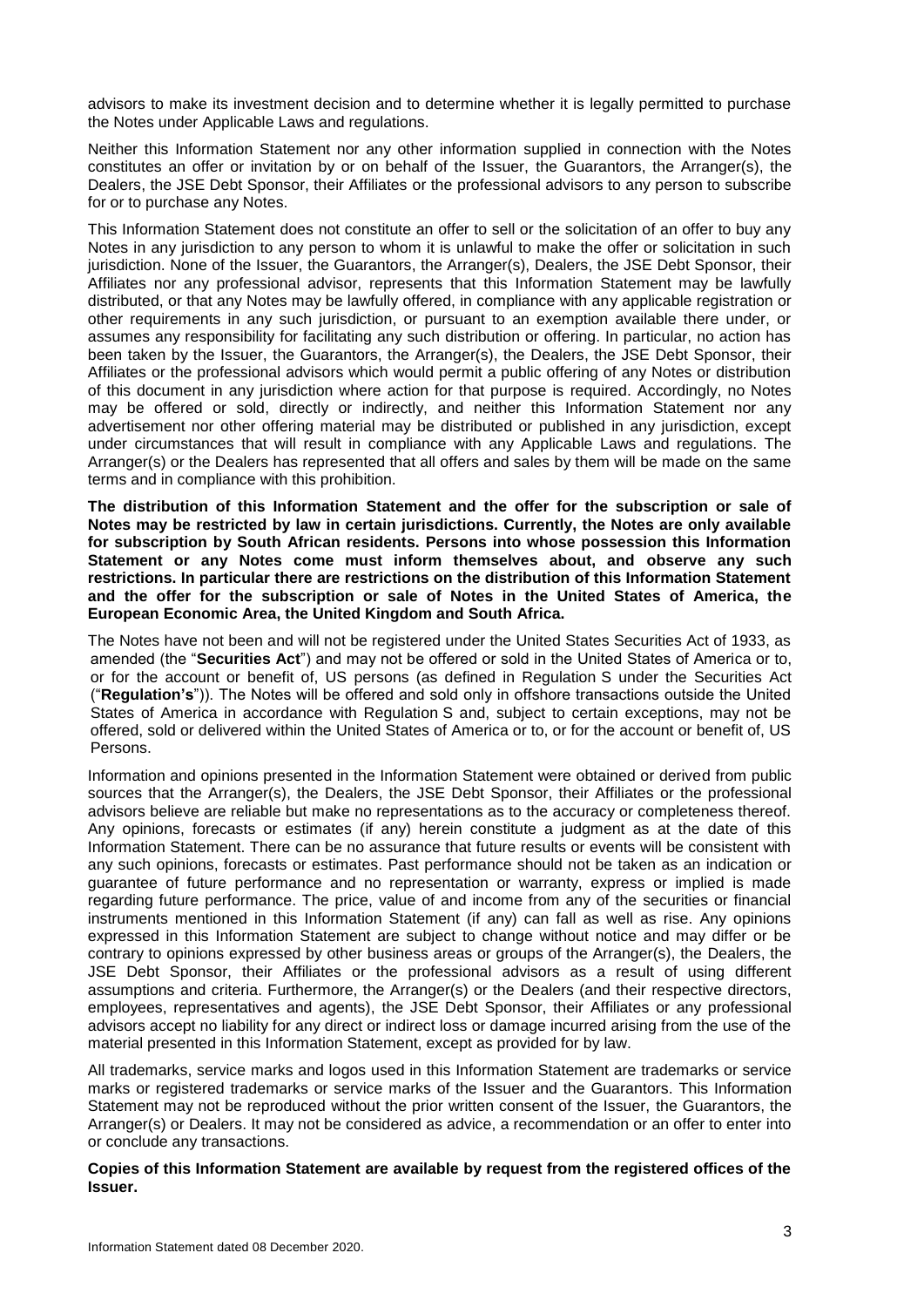## <span id="page-4-0"></span>**INVESTOR CONSIDERATIONS / RISK FACTORS**

*Capitalised terms used in this section headed "Investor Considerations / Risk Factors" shall bear the same meanings as used in the Terms and Conditions, except to the extent that they are separately defined in this section, or defined in the section headed "Abbreviations and Definitions", or this is clearly inappropriate from the context.*

*The Issuer believes that the factors outlined below may affect its ability to fulfil its obligations under the Notes. All of these factors are contingencies which may or may not occur and the Issuer is not in a position to express a view on the likelihood of any such contingency occurring. In addition, factors which are material for the purpose of assessing the market risks associated with the Notes are also described below. The value of the Notes could decline due to any of these risks, and investors may lose some or all of their investment.*

*The Issuer believes that the factors described below represent the principal risks inherent in investing in the Notes, but the inability of the Issuer to pay interest, principal or other amounts on or in connection with any Notes may occur for other reasons which may not be considered significant risks by the Issuer based on information available to it at the Information Statement Date, or which it may not be able to anticipate at the Information Statement Date. Accordingly, the Issuer does not represent that the statements below regarding the risks of holding any Notes are exhaustive.* 

*Prospective investors should also read the detailed information set out elsewhere in this Information Statement to reach their own views prior to making any investment decision.* 

*References below to the "Terms and Conditions", in relation to Notes, shall mean the "Terms and Conditions of the Notes" set out under the section of the Programme Memorandum headed "Terms and Conditions of the Notes".* 

**Factors that may affect the Issuer's ability to fulfil its obligations under the Notes issued under the Programme**

## **MATERIAL RISKS RELATING TO THE ISSUER AND THE GROUP: RISK MANAGEMENT AND MATERIAL ISSUES**

### *Background*

Based on the Group's approach to managing a sustainable business, its strategic objectives, stakeholder engagement and risk management, the Group has identified material risks or issues that could potentially affect the business. The GRC is responsible for the overall monitoring, assessing and mitigating of risks within Super Group. In addition, the Group ensures that sufficient insurance is in place.

#### *Risks Relating to the Issuer and the Group: Risk Management and Material Issues*

As at the date of the latest published Integrated Report, Super Group classifies the risks that have a material impact on the Group into six strategic categories: Strategic, Human Resources, Financial, Operations, Compliance and IT.

| <b>Risk categories</b>    | <b>Overview</b>                                                                                                                                                                          |
|---------------------------|------------------------------------------------------------------------------------------------------------------------------------------------------------------------------------------|
| Strategic                 | The strategic risk considers the brand and reputation of the Group, the<br>Group's strategy, initiatives, communication and investor relations.                                          |
| Human<br><b>Resources</b> | The Human Resources risks are associated with capacity requirements,<br>$\blacksquare$<br>employment of skills, compensation and benefits as well as the culture of<br>the organisation. |
| Financial                 | The financial risks pertain to the accounting, reporting structures and tax of<br>$\blacksquare$<br>the Group.                                                                           |
| Operations                | Operational risks are associated with sales and marketing, customer<br>service, and service delivery to meet our customers' expectations.                                                |
| Compliance                | Compliance risks are those that consider the adherence to and compliance<br>with governance, legal and regulatory issues.                                                                |
| ΙT                        | IT risks contemplate the application development, availability, continuity<br>$\blacksquare$<br>and the data integrity of the Group's IT systems.                                        |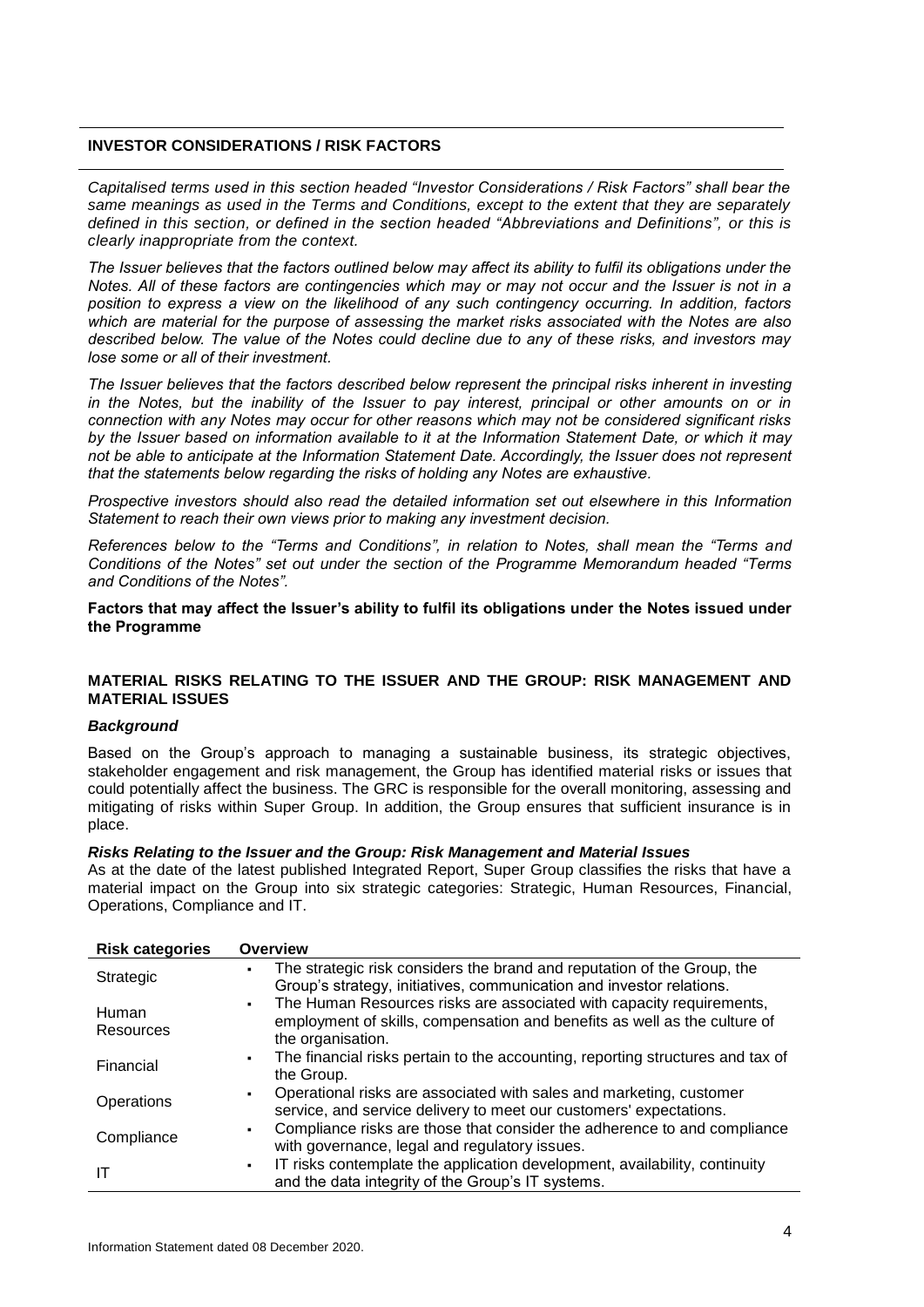Each division is responsible for identifying, assessing and recording risks and monitoring procedures aimed at mitigating them. The Group Audit and Risk Officer facilitates risk sessions with each division and ensures that the risks identified have been correctly assessed. Risks are assessed based on the potential impact on the business, financial position and reputation. A scale of 1 to 5 is used where 1 is "Minor" and 5 "Catastrophic". Risks are also assessed on the likelihood of the risk occurring after taking into account controls in place to mitigate them. A scale of 1 to 5 is used, where 1 is "Rare" and 5 is "Almost certain". A risk rated 5 means the controls in place will not prevent the risk from occurring as a result of factors outside the Group's control.

The GRC sets out the risk policy detailing the objectives, scope, approach, roles and responsibilities. The GRC meets twice a year and is chaired by a non-executive director. The membership of this committee comprises the Group non-executive Chairman, two non-executive directors, the CEO and CFO. The Group Audit and Risk Officer, the Group Legal Manager and the CIO are invited to the meeting.

The board of directors (**Board**) reviews the list of strategic and critical risks regularly as required by King IV and approves the risk tolerance of the Group.

| <b>Risk</b>                                                                                                                                                                                                                                                                                              | <b>Context</b>                                                                                                                                                                                                                                                                                                                                                                                                                                                                                                                                                                                                                                                                                                           | <b>Mitigating factors</b>                                                                                                                                                                                                                                                                                                                                                                                                                                                                                    |
|----------------------------------------------------------------------------------------------------------------------------------------------------------------------------------------------------------------------------------------------------------------------------------------------------------|--------------------------------------------------------------------------------------------------------------------------------------------------------------------------------------------------------------------------------------------------------------------------------------------------------------------------------------------------------------------------------------------------------------------------------------------------------------------------------------------------------------------------------------------------------------------------------------------------------------------------------------------------------------------------------------------------------------------------|--------------------------------------------------------------------------------------------------------------------------------------------------------------------------------------------------------------------------------------------------------------------------------------------------------------------------------------------------------------------------------------------------------------------------------------------------------------------------------------------------------------|
| Impact of Covid-19:<br>The Covid-19 pandemic has<br>impacted the Group's<br>operations by varying<br>degrees.<br>Severe loss of revenue and<br>reduction in profits during<br>lockdowns experienced in<br>Dealerships UK, Dealerships<br>SA, Supply Chain Africa,<br>Supply Chain Europe and SG<br>Fleet | Dealerships closed their doors<br>during initial lockdown phases,<br>and low consumer confidence<br>impacted sales volumes in the<br>subsequent weeks after lockdown<br>rules were relaxed.<br>Except for volumes related to<br>essential services, volumes in<br>Supply Chain Africa plummeted,<br>warehouses were closed, and<br>vehicles were parked.<br>The consumer businesses in SG<br>Fleet were impacted by<br>worsening consumer sentiment in<br>Australia, which saw demand for<br>novated leases decline as<br>spending on large ticket items,<br>including cars, shrunk markedly.<br>Germany and European<br>automotive OEMs closed their<br>plants for up to two months,<br>which affected in Time directly | Strict expense and cash<br>management procedures<br>instituted.<br>Freeze on non-essential capital<br>expenditure.<br>Employees furloughed where<br>possible. The Group facilitated<br>applicable UIF and government<br>support claims for the<br>employees.<br>Where possible, employees<br>worked remotely from home<br>The necessary protective<br>measures (set out in greater<br>detail in the ESG Report on<br>page 19) were implemented as<br>businesses re-opened and<br>employees returned to work. |

The management and mitigation of major risks to the Group: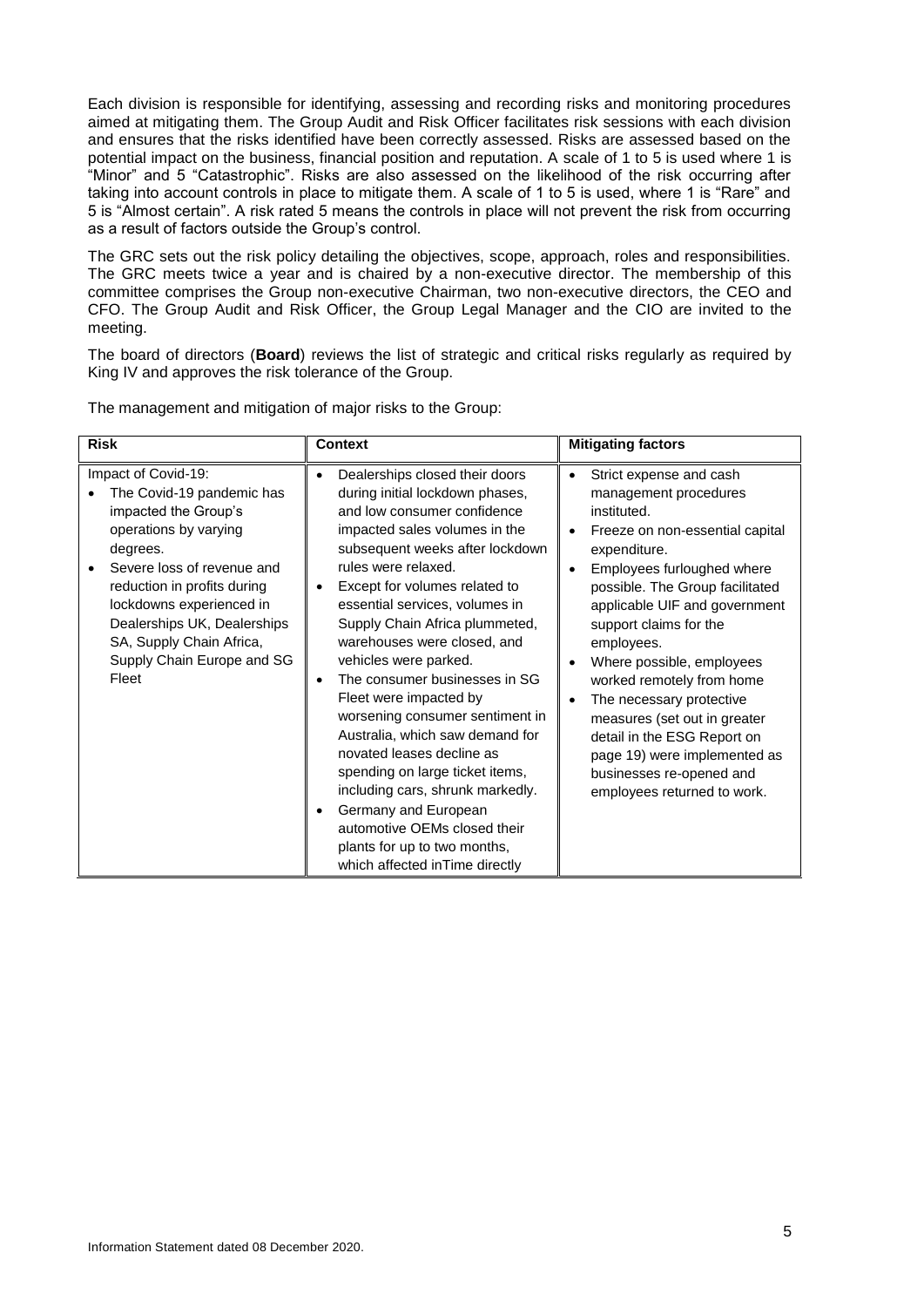| <b>Risk</b>                                                                                                                                                                                                              | Context                                                                                                                                                                                                                                                                                                                                                                                                                                                        | <b>Mitigating factors</b>                                                                                                                                                                                                                                                                                                                                                                                                                                                                                                                                                                                                                                                                                                                       |
|--------------------------------------------------------------------------------------------------------------------------------------------------------------------------------------------------------------------------|----------------------------------------------------------------------------------------------------------------------------------------------------------------------------------------------------------------------------------------------------------------------------------------------------------------------------------------------------------------------------------------------------------------------------------------------------------------|-------------------------------------------------------------------------------------------------------------------------------------------------------------------------------------------------------------------------------------------------------------------------------------------------------------------------------------------------------------------------------------------------------------------------------------------------------------------------------------------------------------------------------------------------------------------------------------------------------------------------------------------------------------------------------------------------------------------------------------------------|
| Highly competitive local markets,<br>adverse macroeconomic<br>conditions, political turmoil,<br>industry unrest and deteriorating<br>business confidence hinder<br>growth in and place margin<br>pressure on operations. | The continual need for customers<br>$\bullet$<br>to cut their costs.<br>Transaction volume declines due<br>to an economic downturn in the<br>markets in which the Group<br>trades / operates.<br>Impact of labour unrest on the<br>industries serviced by the Group.<br>Customers going out of business<br>or into business rescue for the<br>same reasons mentioned above,<br>as well as the severe impact of<br>Covid-19 on both suppliers and<br>customers. | Continually focusing on<br>$\bullet$<br>customer service and service<br>delivery.<br>Expanding the competitive<br>$\bullet$<br>product offerings to the market.<br>Acquiring businesses operating<br>in targeted areas of the market<br>that complement the Group's<br>existing offerings.<br>Where possible, passing on the<br>cost of fuel price, toll fee and<br>wage increases to the customers<br>through generally accepted<br>escalation arrangements.<br>Maintaining a conservative<br><b>Statement of Financial Position</b><br>and preserving resources to<br>meet the challenges of the<br>economy and the industries in<br>which the Group operates.<br>The Head of HR managing<br>labour force challenges within<br>each business. |
| African socio-economic<br>environment, including<br>commodity cycles.                                                                                                                                                    | Understanding the commodity<br>and capital investment cycles,<br>e.g. coal, copper and fuel.<br>Concerns regarding investment in<br>neighbouring countries, e.g.<br>Zimbabwe.                                                                                                                                                                                                                                                                                  | Management closely monitors<br>trends and cycles.<br>Diversifying commodity<br>$\bullet$<br>exposures.<br>Driving costs and revenue<br>$\bullet$<br>initiatives to support the<br>achievement of financial targets.<br>Trading with large multinational<br>companies in neighbouring<br>countries.                                                                                                                                                                                                                                                                                                                                                                                                                                              |
| The attacks on trucks in South<br>Africa.                                                                                                                                                                                | Targeting trucks with foreign<br>drivers.<br>Accosting of drivers and stealing<br>goods from trucks as they drive<br>through communities.<br>Criminal syndicates and cargo<br>theft under the guise of checking<br>for foreign drivers.                                                                                                                                                                                                                        | <b>Employ South African Nationals</b><br>in South African operations.<br>Working with the communities in<br>the affected areas.<br>Liaising with the Road Freight<br>Association to try to find a<br>solution.                                                                                                                                                                                                                                                                                                                                                                                                                                                                                                                                  |
| The threat of cyber-attacks and<br>data breaches.                                                                                                                                                                        | The threat of cyber-attacks and<br>$\bullet$<br>data breaches is alarming, and is<br>set to escalate as hackers<br>become more daring and tools<br>more sophisticated.                                                                                                                                                                                                                                                                                         | Continuing to invest heavily in<br>$\bullet$<br>measures to ensure that any<br>future attacks are mitigated. The<br>Group's cyber-security forum<br>meets monthly to evaluate and<br>discuss new and better ways of<br>combatting this global threat.                                                                                                                                                                                                                                                                                                                                                                                                                                                                                           |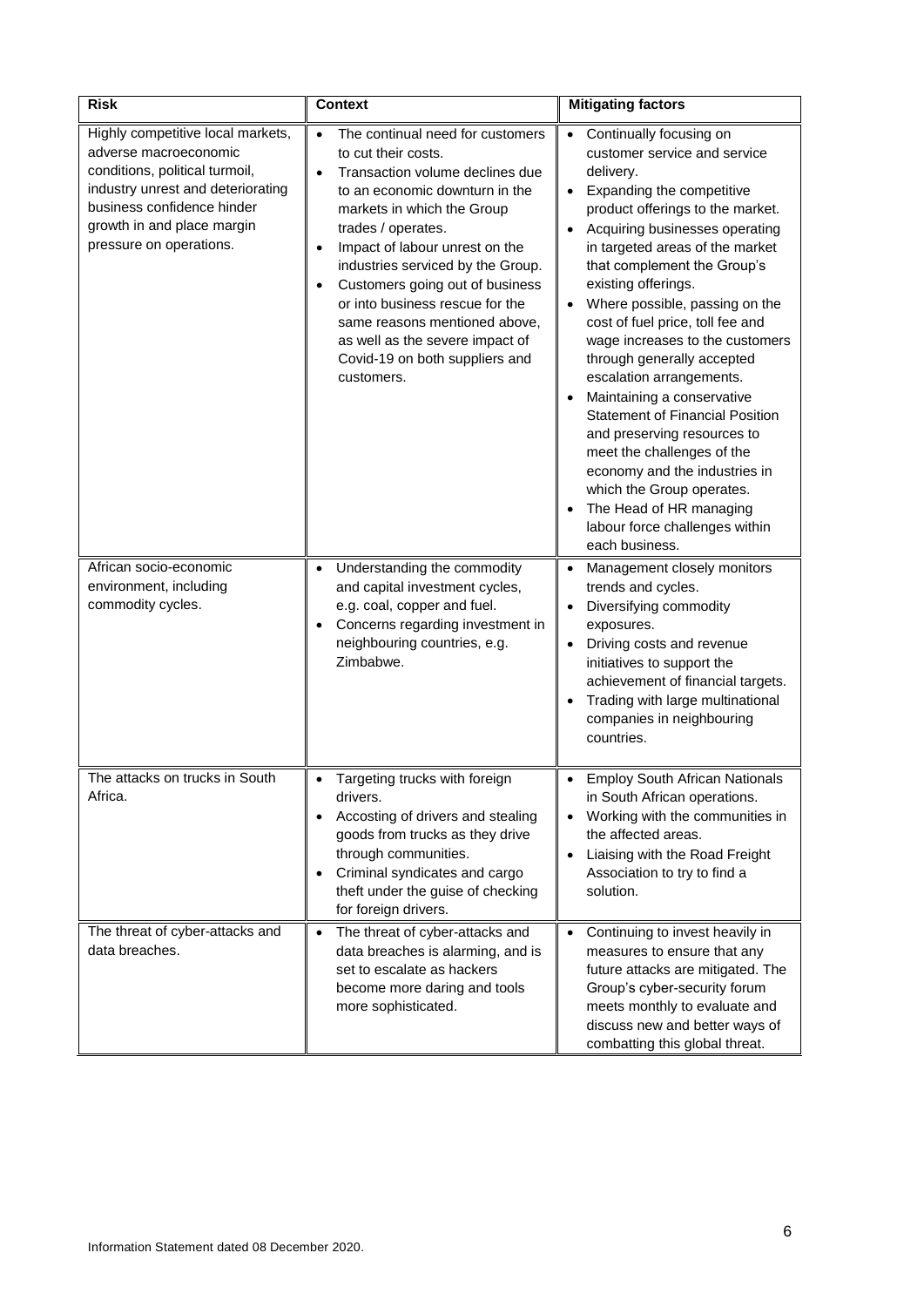| <b>Risk</b>                                                                                                                | <b>Context</b>                                                                                                                                                                                                                                                                                                                                  | <b>Mitigating factors</b>                                                                                                                                                                                                                                                                                                                                                                                                                |
|----------------------------------------------------------------------------------------------------------------------------|-------------------------------------------------------------------------------------------------------------------------------------------------------------------------------------------------------------------------------------------------------------------------------------------------------------------------------------------------|------------------------------------------------------------------------------------------------------------------------------------------------------------------------------------------------------------------------------------------------------------------------------------------------------------------------------------------------------------------------------------------------------------------------------------------|
| Changing regulatory<br>environment.                                                                                        | Compliance with a wide range of<br>$\bullet$<br>regulatory requirements including<br>licensing, consumer protection,<br>B-BBEE, AARTO regulations,<br>WLTP (EU and UK) and new<br>legislation.<br>Repetitive and highly inefficient<br>WLTP cycles resulting in large<br>declines in European automotive<br>manufacturing and sales<br>volumes. | Developing or exploring new<br>$\bullet$<br>revenue streams.<br>Engaging specialist regulatory<br>$\bullet$<br>and government relations<br>consultants that understand the<br>legislative and regulatory<br>environment.<br>Monitoring, by the Group<br>Company Secretary (who is also<br>the Group's Compliance Officer),<br>all changes to the legal and<br>governance framework.<br>Diversification of industry and<br>customer risk. |
| Customer concentration.                                                                                                    | The Group faces intensive<br>$\bullet$<br>competition in all the markets in<br>which it operates.<br>The ability to compete depends<br>$\bullet$<br>on the Group's geographical<br>footprint, quality of service and<br>the use of market leading<br>technologies.                                                                              | Continuing efforts to achieve new<br>$\bullet$<br>business.<br>Offering a wide range of services<br>$\bullet$<br>at competitive prices.<br>Continuing efforts to offer more<br>$\bullet$<br>value to customers.<br>Continuing development of IT-<br>$\bullet$<br>based logistics solutions to<br>improve control and monitoring<br>of the supply chain by the<br>Group's customers.                                                      |
| Retention of critical management,<br>succession planning for key<br>personnel, skills development<br>and gender diversity. | The skills shortage in South<br>$\bullet$<br>Africa makes it imperative for the<br>Group to retain and develop key<br>management and specialist skills.<br>Unforeseen loss of a key<br>manager.<br>Gender equality and<br>transformation are to be<br>promoted, where appropriate.                                                              | Focusing on career<br>$\bullet$<br>development, fair reward as well<br>as education and training to<br>develop all personnel, both male<br>and female.<br>Looking to promote from within<br>and ensuring that succession<br>planning is implemented in all the<br>business units.<br>Gender and transformation<br>targets have been determined.                                                                                          |
| The long-term effect of Brexit on<br>the UK and Eurozone<br>economies.                                                     | Brexit D-Day was 31 October<br>2019, however, the exact way in<br>which the trade agreements are<br>going to be structured to "divorce"<br>the UK and Eurozone countries,<br>is still uncertain.                                                                                                                                                | Continuing to monitor<br>$\bullet$<br>developments closely.                                                                                                                                                                                                                                                                                                                                                                              |
| Development in the<br>IT/Technology space in terms of<br>online trading, telematics, IoT, AI<br>and electric cars          | Technology is changing the face<br>of how trading is done in terms of<br>digital platforms (i.e. goods,<br>vehicles, package delivery, etc.).<br>When looking at logistics and<br>monitoring driver behaviour,<br>Telematics, IoT and AI continually<br>need to be evaluated.<br>The rise in the use of electric<br>cars, especially abroad.    | • Spending time and dedicating<br>resources to ensure continued<br>product and service innovation<br>and development in the Group's<br>various businesses to keep<br>abreast of the latest trends.<br>The Group has world-class<br>systems and state-of-the-art<br>facilities making use of<br>technology.                                                                                                                               |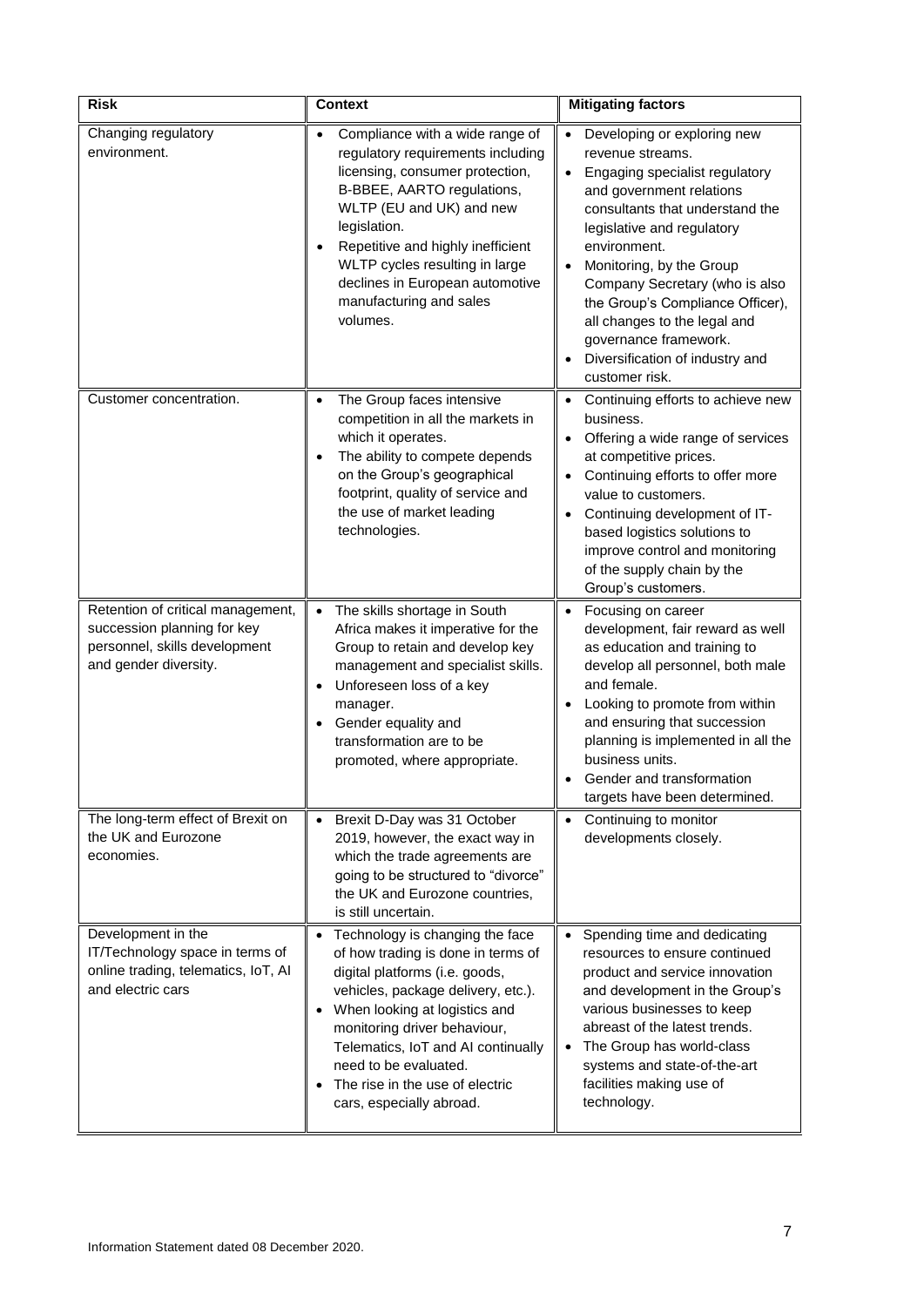## *Financial risk management and financial instruments*

## **Introduction**

Super Group has risk management and central treasury functions that manage the financial risks relating to the Group's operations. The risk management function takes responsibility for the identification, measurement and monitoring of risk. The central treasury provides services to the businesses, co-ordinates access to domestic and international foreign markets and manages the financial risks relating to the Group's operations.

The Group's credit, liquidity, foreign currency and interest rate risks are continually monitored. In order to manage these risks, the Group has developed a risk management process to facilitate management of risk. The GRC meets regularly to review and, if appropriate, approve the implementation of optimal strategies for the effective management of risks. Senior management also meet on a regular basis to analyse currency and interest rate exposures and re-evaluate treasury strategies against revised economic forecasts.

## **Financial Risk profile**

In the course of the Group's business operations it is exposed to credit, liquidity, and market risk which includes foreign currency and interest rate risk. The risk management policy of the Group relating to each of these risks is discussed under the respective headings. Where appropriate, in order to reduce the fluctuations in foreign exchange and interest rates, derivative financial instruments are used. Whilst these financial instruments are subject to the risk of market rates changing subsequent to acquisition, such changes are generally expected to be offset by opposite effects on the items being hedged. The Group finances its operations through a mixture of retained profits, bank overdrafts, bank revolving credit borrowings, interest-bearing and full maintenance lease borrowings. Financing is arranged centrally by the Group treasury division.

## **Capital Management**

The Board's policy is to maintain healthy capital ratios so as to maintain investor, creditor and market confidence and to sustain future development of the business on a capital-efficient basis. The Board monitors its capital structure, determining the appropriate debt-to-equity ratio in light of changing economic conditions. The Group invests in growth opportunities, both organic and acquisitive, that complement its strategy by applying hurdle rate methodology utilising the WACC. The Board recognises debt as an important component of its capital structure in support of its leveraged business models. The optimal mix of debt and equity is determined in order to minimise the overall cost of capital and maximise shareholder value.

From time to time the Group purchases its own shares on the market. The timing of these purchases depends on market prices and conditions. The Group does not have a defined share buyback plan and any transaction is determined as being in the interest of ordinary shareholders. The transactions are approved by the Board.

### **Credit risk**

Credit risk relates to potential exposure in respect of cash and cash equivalents, other non-current assets, FEC assets, finance lease receivables, trade receivables, sundry receivables and derivative instruments. Credit risk, or the risk of counterparties defaulting, is controlled by the application of credit approvals, limits and monitoring procedures. Where appropriate, the Group obtains collateral or credit insurance on outstanding debts to mitigate risk.

Counterparties to financial instruments consist of a large number of high credit-rated financial institutions. The Group does not expect any counterparties to fail to meet their obligations, given their high credit ratings. The Group has no significant concentration of credit risk with any single counterparty or group of counterparties. Counterparty credit limits are in place which are reviewed and approved by the respective subsidiary boards. Trade accounts receivable consist of a large number of customers spread across diverse industries and geographical areas. Adequate allowance for credit losses has been made. No single customer represents more than 10% of the Group's total revenue for the years ended or total trade receivables at 30 June 2019 and 30 June 2020.

### **Liquidity risk**

Liquidity risk is the risk that the Group will not be able to meet its financial obligations as they fall due.

To manage this risk, Group companies manage their working capital, capital expenditure and cash flow and annually assess the financial viability of customers. In order to mitigate any liquidity risk that may arise, adequate unutilised banking facilities and reserve borrowing capacity is maintained per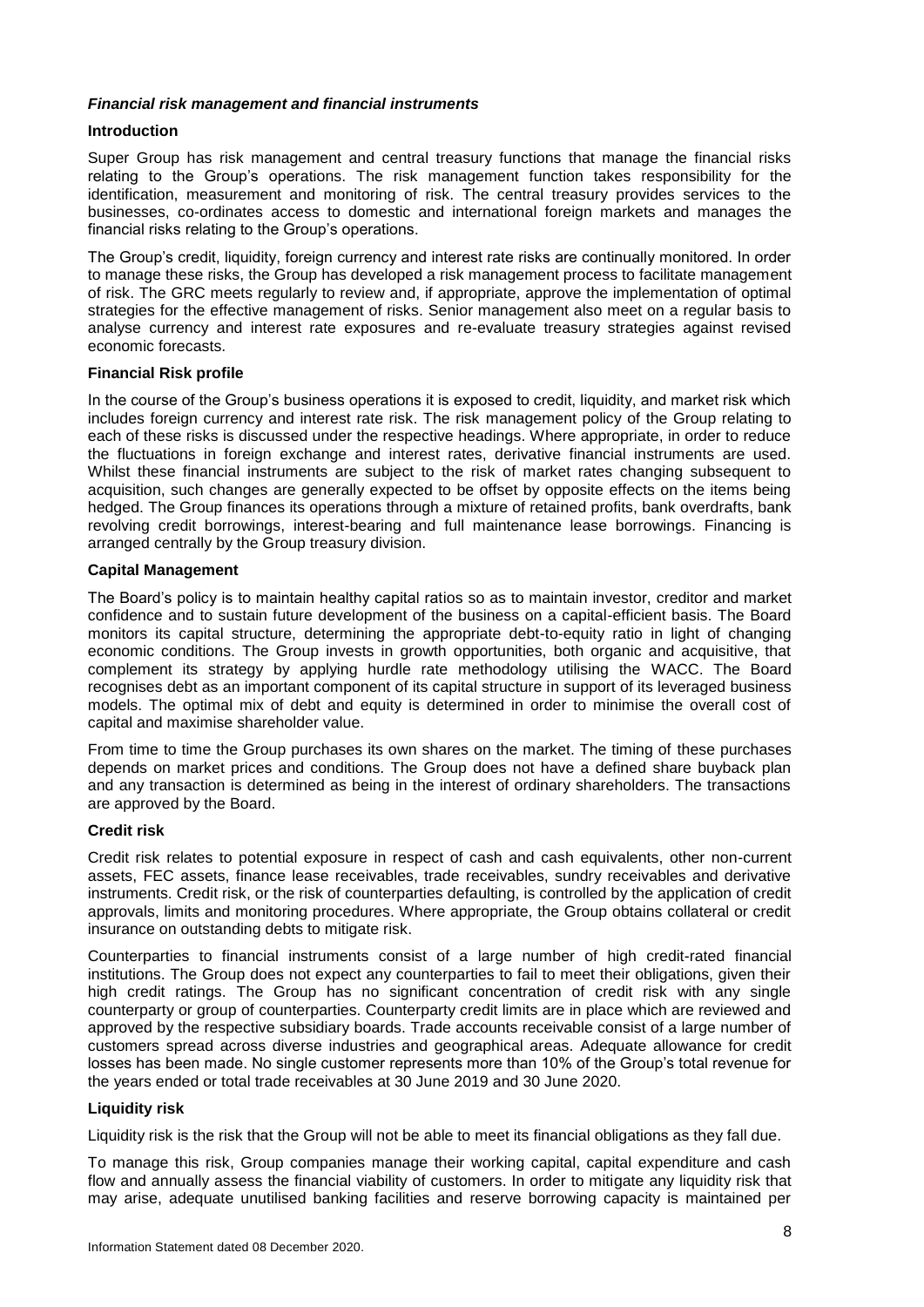Group policy. The Group continually monitors forecast and actual cash flows and actively matches maturity profiles of financial assets and liabilities.

The Group reports on the contractual maturities of its specific financial liabilities, including the maturity profile of its borrowings (other than normal renewals or raising of borrowings), estimated interest payments, trade and other payables, and derivative financial liabilities, excluding the impact of netting agreements. Where timing of projected cash flows is uncertain, payment is typically factored into projections at the earliest cash flow period.

#### **Market risk**

Market risk is the risk that changes in interest rates, foreign exchange rates and equity prices will affect profit and loss and the value of the holding of the financial instrument.

#### **Foreign currency risk management**

The Group is head quartered in South Africa, with offshore operations carried out in Africa (including Mauritius, Zimbabwe, Zambia, Kenya, Malawi and Mozambique), Europe (mainly United Kingdom and the Eurozone), Australia and New Zealand.

The Group seeks to mitigate foreign currency exposures by borrowing, where cost effective, in the same currencies as the currencies of the main operating units. In addition, the Group enters into cross currency interest rate swaps where loans are made between entities in different countries. In terms of Group policy, foreign loan liabilities are not covered using forward exchange contracts as these are covered by a natural hedge against the underlying assets.

The currency risk of the Group arises due to the fact that the Group operates and has input costs and sales in different countries. The Group enters into various types of FECs in managing its foreign exchange risk resulting from cash flows from anticipated business activities and financing arrangements denominated in foreign currencies.

Transaction risk is calculated in each foreign currency and includes currency-denominated assets and liabilities (foreign currency creditors and debtors) and certain items not recognised in the Statement of Financial Position such as firm and probable purchase and sales commitments. Trade-related purchase exposures are managed through the use of natural hedges arising from foreign/export revenue as well as FECs. The impact of these currency risk transactions is shown as translation gains/(losses) in profit or loss.

## **Interest rate risk**

Exposure to interest rate risk on debt and investments is monitored by management. The Group borrows principally in Rand, Euro, Pound Sterling and Australian Dollars at both fixed and floating rates of interest. The fixing or capping of interest rates on debt to achieve improved predictability of cash flows is considered and implemented on a case-by-case basis. The interest rate characteristics of new borrowings and the refinancing of existing borrowings are positioned according to expected movements in interest rates. With respect to the Group's full maintenance lease liabilities, the Group generally enters into back-to-back agreements with creditworthy customers. Consequently, the interest rate risk on these liabilities is largely mitigated.

#### **Derivative instruments**

The derivatives used by the Group are predominately over-the-counter instruments, particularly FECs, option contracts, cross currency swaps and interest rate swaps. The Group only deals with financial institutions of high credit standing. The instruments are employed according to uniform guidelines and are subject to strict internal controls. Their use is confined to the hedging of the operating business and of the related investments and financing transactions.

Details of any changes to the Group's risk profile can be found on the Group's website at <http://www.supergroup.co.za/investors/integrated>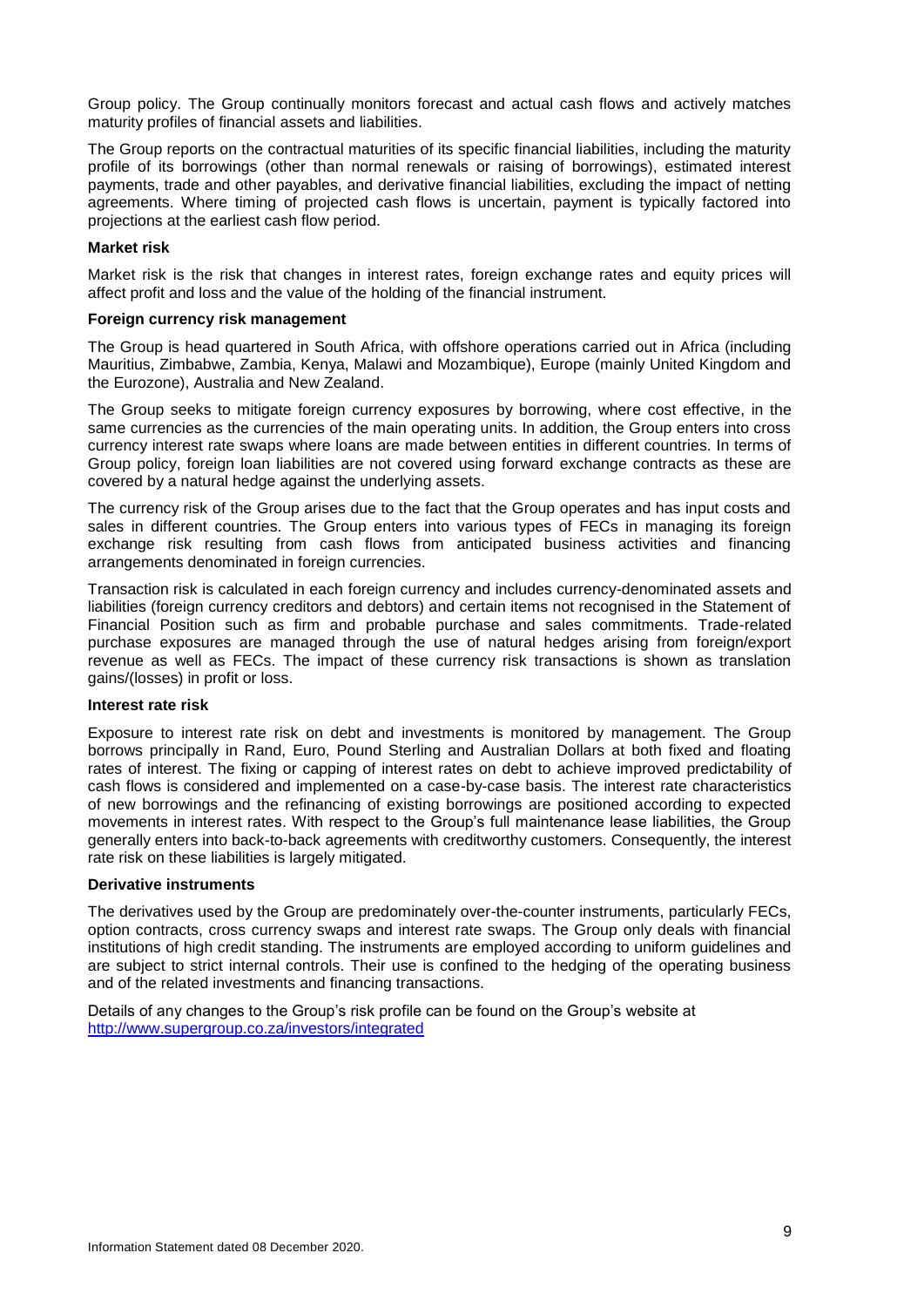## **RISKS RELATING TO THE NOTES**

## *The Notes may not be a suitable investment for all investors*

Each potential investor in any Notes must determine the suitability of that investment in the Notes in light of its own circumstances. In particular, each potential investor should:

- have sufficient knowledge and experience to make a meaningful evaluation of the Notes, the merits and risks of investing in the Notes and the information contained or incorporated by reference in the Programme Memorandum or any applicable supplement;
- have access to, and knowledge of, appropriate analytical tools to evaluate, in the context of its particular financial situation, an investment in the Notes and the impact such an investment will have on its overall investment portfolio;
- have sufficient financial resources and liquidity to bear all of the risks of an investment in the Notes, including Notes with principal or interest payable in one or more currencies, or where the currency for principal or interest payments is different from the potential investor's currency;
- understand thoroughly the terms of the Notes and be familiar with the behaviour of any relevant indices and financial markets; and
- be able to evaluate (either alone or with the help of a financial adviser) possible scenarios for economic, interest rate and other factors that may affect its investment and its ability to bear the applicable risks.

Some Notes are complex financial instruments. Sophisticated institutional investors generally do not purchase complex financial instruments as stand-alone investments. They purchase complex financial instruments as a way to reduce risk or enhance yield with an understood, measured and appropriate addition of risk to their overall portfolios. A potential investor should not invest in Notes which are complex financial instruments unless it has the expertise (either alone or with a financial adviser) to evaluate how the Notes will perform under changing conditions, the resulting effects on the value of the Notes and the impact this investment will have on the potential investor's overall investment portfolio.

## *There may not be an active trading market for the Notes*

Notes issued under the Programme will be new securities which may not be widely distributed and for which there is currently no active trading market (unless in the case of any particular Tranche, such Tranche is to be consolidated with and form a single series with a Tranche of Notes which is already issued). If the Notes are traded after their initial issuance, they may trade at a discount to their initial offering price, depending upon prevailing interest rates, the market for similar securities, general economic conditions and the financial condition of the Issuer. There is no assurance as to the development or liquidity of any trading market for any particular Tranche of Notes.

### *The Notes may be redeemed prior to maturity*

Unless in the case of any particular Tranche of Notes the Applicable Pricing Supplement specifies otherwise, in the event that the Issuer would be obliged to increase the amounts payable in respect of any Notes due to any withholding or deduction for or on account of any present or future taxes, duties, assessments or governmental charges of whatever nature imposed, levied, collected, withheld or assessed by or on behalf of the government of South Africa or any political subdivision thereof or any authority therein or thereof having power to tax, the Issuer may redeem all Outstanding Notes in accordance with the Terms and Conditions.

In addition, if in the case of any particular Tranche of Notes the Applicable Pricing Supplement specifies that the Notes are redeemable at the Issuer's option in certain other circumstances, the Issuer may choose to redeem the Notes at times when prevailing interest rates may be relatively low. In such circumstances an investor may not be able to reinvest the redemption proceeds in a comparable security at an effective interest rate as high as that of the relevant Notes.

## *Because uncertificated Notes are held in the CSD, investors will have to rely on their procedures for transfer, payment and communication with the Issuer*

Notes issued under the Programme which are listed on the Interest Rate Market of the JSE or such other or additional Financial Exchange and/or held in the CSD may, subject to Applicable Laws and the Applicable Procedures, be issued in uncertificated form. Unlisted Notes may also be held in the CSD in uncertificated form. Notes held in the CSD will be issued, cleared and settled in accordance with the Applicable Procedures through the electronic settlement system of the CSD. Except in the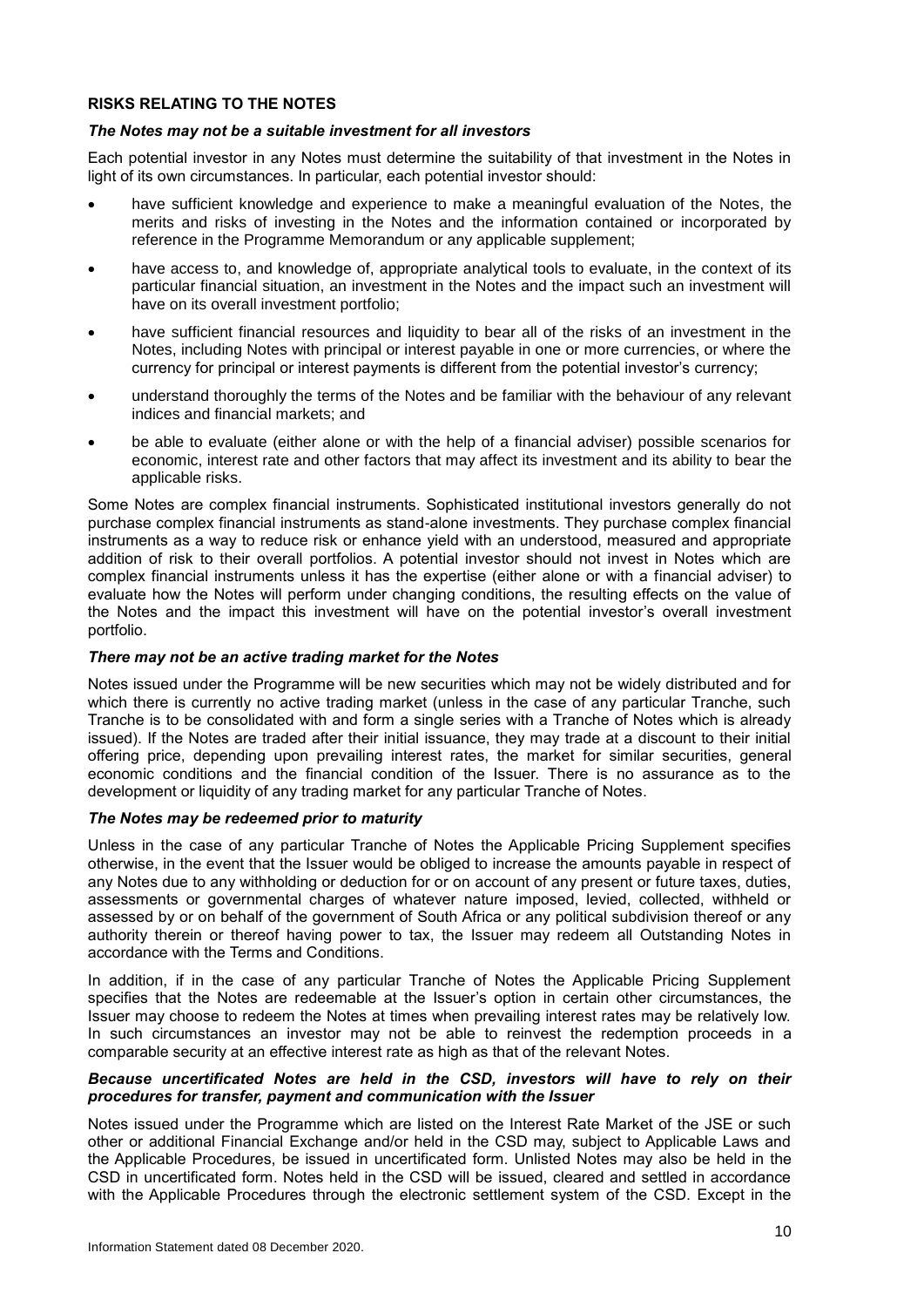limited circumstances described in the Terms and Conditions, investors will not be entitled to receive Individual Certificates. The CSD will maintain records of the Beneficial Interests in Notes and/or issued in uncertificated form, which are held in the CSD (whether such Notes are listed or unlisted). Investors will be able to trade their Beneficial Interests only through the CSD and in accordance with the Applicable Procedures.

Payments of principal and/or interest in respect of uncertificated Notes will be made to the CSD or the Participants and the Issuer will discharge its payment obligations under the Notes by making payments to or to the CSD or the Participants for distribution to their account holders. A holder of a Beneficial Interest in uncertificated Notes, whether listed or unlisted, must rely on the procedures of the CSD to receive payments under the relevant Notes. Each investor shown in the records of the CSD or the Participants, as the case may be, shall look solely to the CSD or the Participant, as the case may be, for his share of each payment so made by the Issuer to the registered holder of such uncertificated Notes. The Issuer has no responsibility or liability for the records relating to, or payments made in respect of, such Beneficial Interests.

Holders of Beneficial Interests in uncertificated Notes will not have a direct right to vote in respect of the relevant Notes. Instead, such holders will be permitted to act only to the extent that they are enabled by the CSD to appoint appropriate proxies.

### *Recourse to the JSE Debt Guarantee Fund Trust*

The holders of Notes that are not listed on the Interest Rate Market of the JSE will have no recourse against the JSE Debt Guarantee Fund Trust. Claims against the JSE Debt Guarantee Fund Trust may only be made in respect of the trading of Notes listed on the Interest Rate Market of the JSE and in accordance with the rules of the JSE Debt Guarantee Fund Trust. Unlisted Notes are not regulated by the JSE.

### *Credit Rating*

Tranches of Notes issued under the Programme, the Issuer and/or the Programme, as the case may be, may be rated or unrated. A Rating is not a recommendation to buy, sell or hold securities and may be subject to suspension, reduction or withdrawal at any time by the assigning Rating Agency. Any adverse change in an applicable credit rating could adversely affect the trading price for the Notes issued under the Programme.

## **RISKS RELATED TO THE STRUCTURE OF THE PARTICULAR ISSUE OF NOTES**

A wide range of Notes may be issued under the Programme. A number of these Notes may have features which contain particular risks for potential investors. Set out below is a description of certain such features:

## *Notes subject to optional redemption by the Issuer*

An optional redemption feature is likely to limit the market value of the Notes. During any period when the Issuer may elect to redeem the Notes, the market value of those Notes generally will not rise substantially above the price at which they can be redeemed. This may also be true prior to any redemption period. The Issuer may be expected to redeem Notes when its cost of borrowing is lower than the interest rate on the Notes. At those times, an investor generally would not be able to re-invest the redemption proceeds at an effective interest rate as high as the interest rate on the Notes being redeemed and may only be able to do so at a significantly lower rate. Potential investors should consider reinvestment risk in light of other investments available at that time.

### *Index-Linked and Dual Currency Notes*

The Issuer may issue Notes the terms of which provide for interest or principal payable in respect of such Notes to be determined by reference to an index or formula, to changes in the prices of securities or commodities, to movements in currency exchange rates or other factors (each, a **Relevant Factor**) or with principal or interest payable in one or more currencies which may be different from the currency in which the Notes are denominated. Potential investors should be aware that:

- the market price of such Notes may be volatile;
- no interest may be payable on such Notes;
- payments of principal or interest on such Notes may occur at a different time or in a different currency than expected;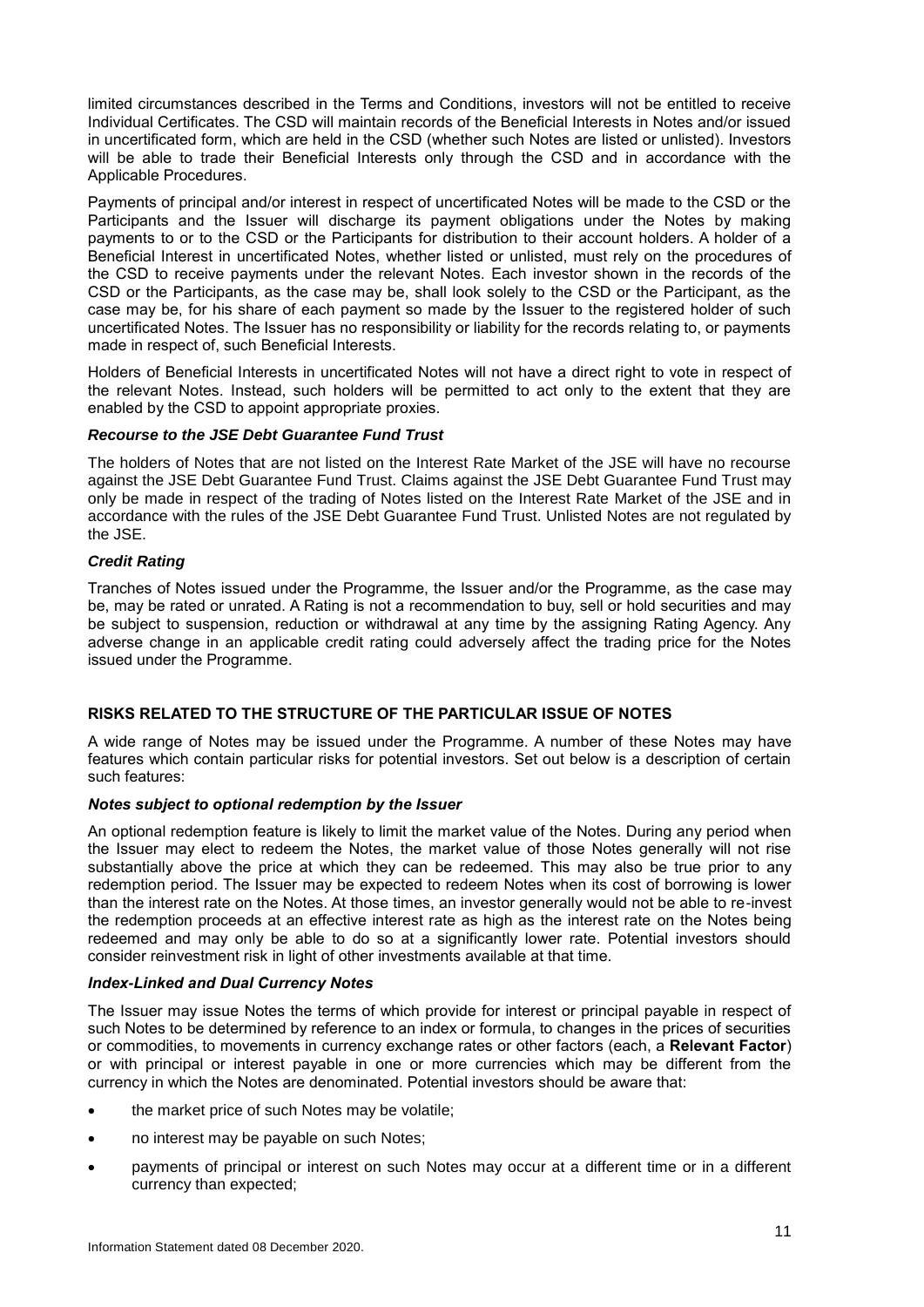- the amount of principal payable at redemption may be less than the Nominal Amount of such Notes or even zero;
- a Relevant Factor may be subject to significant fluctuations that may not correlate with changes in interest rates, currencies or other indices;
- if a Relevant Factor is applied to Notes in conjunction with a multiplier greater than one or contains some other leverage factor, the effect of changes in the Relevant Factor on principal or interest payable is likely to be magnified; and
- the timing of changes in a Relevant Factor may affect the actual yield to investors, even if the average level is consistent with their expectations. In general, the earlier the change in the Relevant Factor, the greater the effect on yield.

## *Partly-paid Notes*

The Issuer may issue Notes where the issue price is payable in more than one instalment. Failure to pay any subsequent instalment could result in an investor losing all of its investment.

### *Notes issued at a substantial discount or premium*

The market values of securities issued at a substantial discount or premium from their principal amount tend to fluctuate more in relation to general changes in interest rates than do prices for conventional interest-bearing securities. Generally, the longer the remaining term of the securities, the greater the price volatility as compared to conventional interest-bearing securities with comparable maturities.

#### *Variable Rate Notes with a multiplier or other leverage factor*

Notes with variable interest rates can be volatile investments. If they are structured to include multipliers or other leverage factors, or caps or floors, or any combination of those features or other similar related features, their market values may be even more volatile than those for securities that do not include those features.

### *Fixed/Floating Rate Notes*

Fixed/Floating Rate Notes may bear interest at a rate that the Issuer may elect to convert from a fixed rate to a floating rate, or from a floating rate to a fixed rate. The Issuer's ability to convert the interest rate will affect the secondary market and the market value of such Notes since the Issuer may be expected to convert the rate when it is likely to produce a lower overall cost of borrowing. If the Issuer converts from a fixed rate to a floating rate, the spread on the Fixed/Floating Rate Notes may be less favourable than then prevailing spreads on comparable Floating Rate Notes tied to the same reference rate. In addition, the new floating rate may at any time be lower than the rates on other Notes. If the Issuer converts from a floating rate to a fixed rate, the fixed rate may be lower than then prevailing rates on its Notes.

### *Notes where denominations involve integral multiples: Individual Certificates*

In relation to any issue of Notes which have denominations consisting of a minimum Specified Denomination plus one or more higher integral multiples of another smaller amount, it is possible that such Notes may be traded in amounts that are not integral multiples of such minimum Specified Denomination. In such a case a holder who, as a result of trading such amounts, holds an amount which is less than the minimum Specified Denomination in his account with the relevant clearing system at the relevant time may not receive an Individual Certificate in respect of such holding and would need to purchase a Nominal Amount of Notes such that its holding amounts to a minimum Specified Denomination.

If Individual Certificates are issued, holders should be aware that Individual Certificates which have a denomination that is not an integral multiple of the minimum Specified Denomination may be illiquid and difficult to trade.

## *Modification and waivers and substitution*

The Terms and Conditions contain provisions for calling meetings of Noteholders to consider matters affecting their interests generally. These provisions permit defined majorities to bind all Noteholders including Noteholders who did not attend and vote at the relevant meeting and Noteholders who voted in a manner contrary to the majority.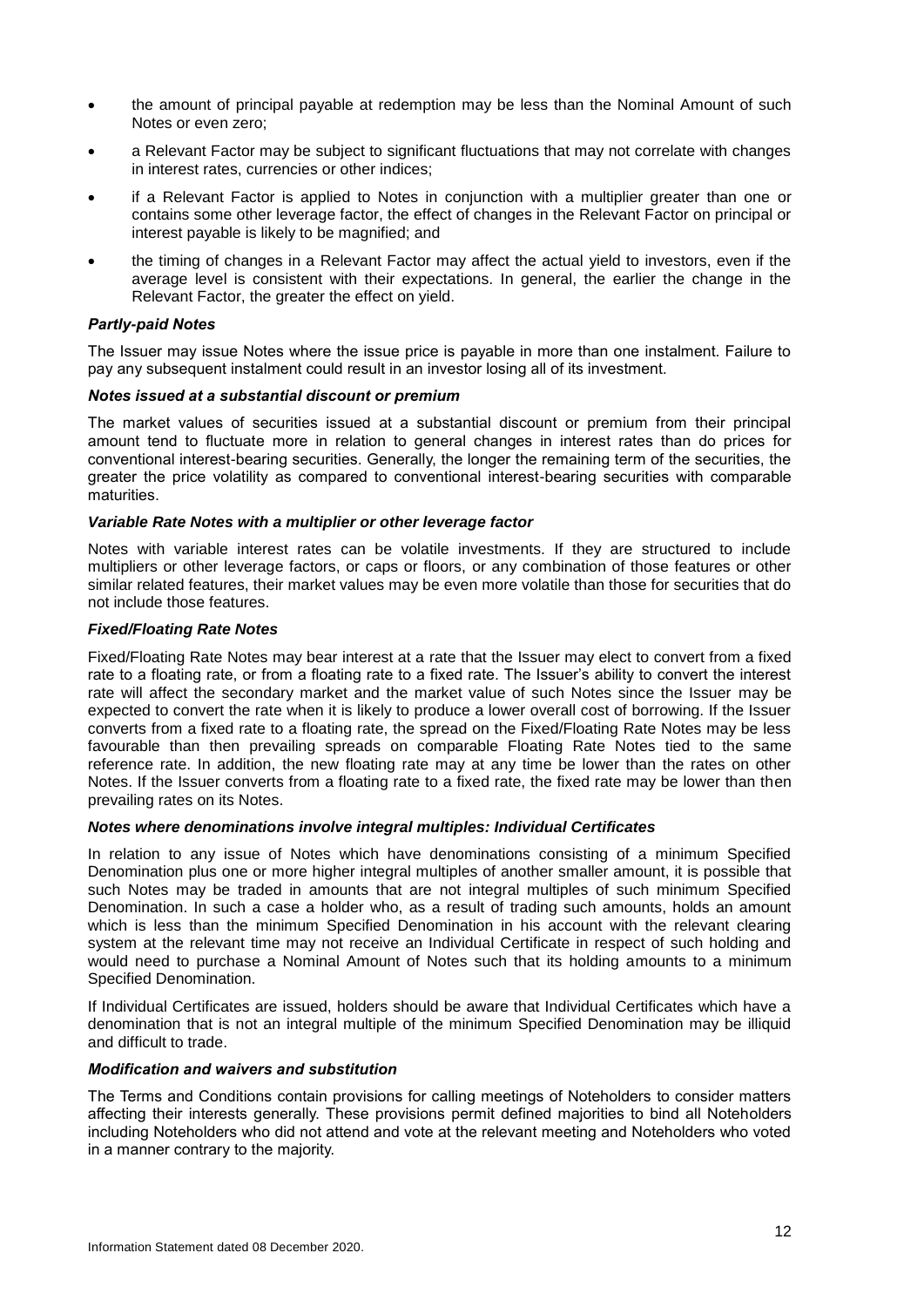## *Change of law*

The Notes are governed by, and will be construed in accordance with, South African law in effect as at the Programme Date. No assurance can be given as to the impact of any possible judicial decision or change to South African law or administrative practice in South Africa after the Programme Date.

### *Legal investment considerations may restrict certain investments*

The investment activities of certain investors are subject to legal investment laws and regulations, or review or regulation by certain authorities. Each potential investor should consult its legal advisers to determine whether and to what extent (1) Notes are legal investments for it, (2) Notes can be used as collateral for various types of borrowing and (3) other restrictions apply to its purchase or pledge of any Notes. Financial institutions should consult their legal advisers or the appropriate regulators to determine the appropriate treatment of Notes under any applicable risk-based capital or similar rules.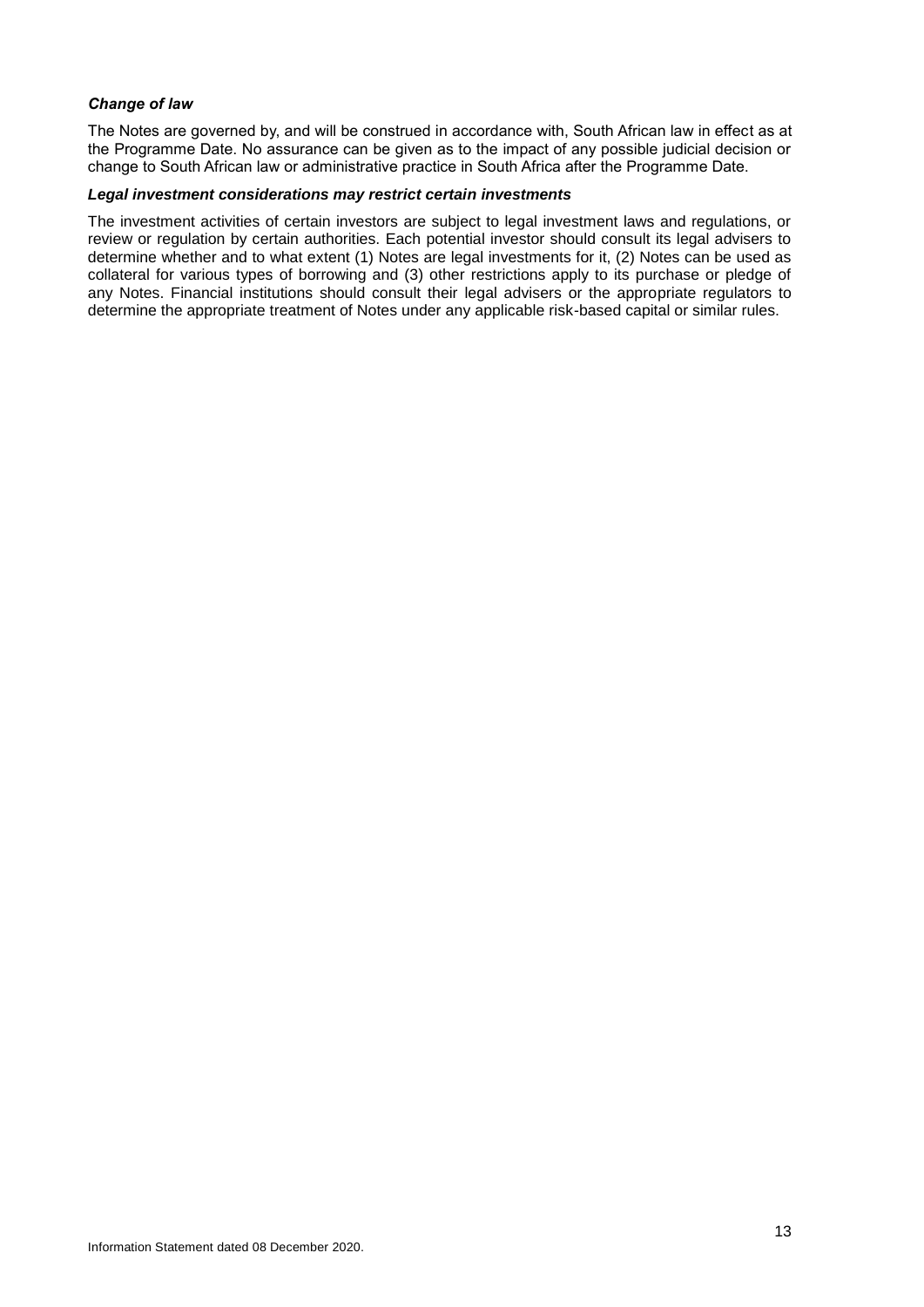## <span id="page-14-0"></span>**SUMMARY OF INFORMATION INCLUDED IN THIS DOCUMENT BY REFERENCE**

| <b>Information</b>                                | <b>Source</b>                                    |
|---------------------------------------------------|--------------------------------------------------|
| Description of Super Group's business             | http://www.supergroup.co.za/investors/integrated |
|                                                   | http://www.supergroup.co.za/investors/financial  |
| The brief curriculum vitae $(CV)$ and capacity of | http://www.supergroup.co.za/about/board-of-      |
| the Executive, Non-executive Directors and        | directors                                        |
| Debt Officer of Super Group                       |                                                  |
| Annual Financial Statements of Super Group        | http://www.supergroup.co.za/investors/integrated |
|                                                   |                                                  |
| Annual Financial Statements of the Guarantors     | Available for inspection on request at 27 Impala |
|                                                   | Road, Chislehurston, Sandton, 2196               |
|                                                   |                                                  |
| Corporate Governance and King IV                  | http://www.supergroup.co.za/assets/downloads/Su  |
|                                                   | perGroup_King%20IV_2020_v1.pdf                   |
|                                                   |                                                  |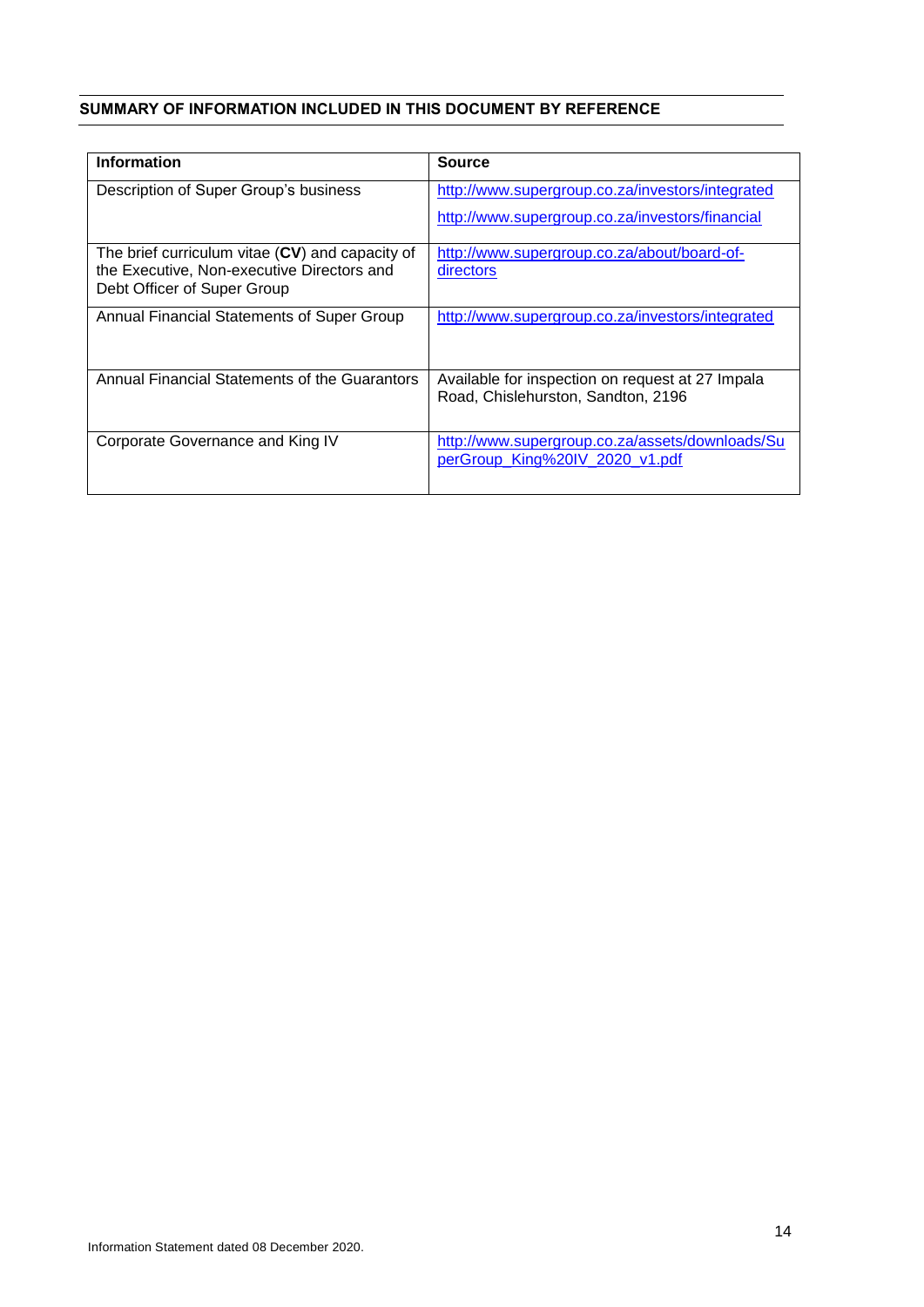## <span id="page-15-0"></span>**DESCRIPTION OF SUPER GROUP LIMITED**

*Capitalised terms used in this section headed "Description of Super Group Limited" shall bear the same meanings as used in the Terms and Conditions, or defined in the section headed "Abbreviations and Definitions", except to the extent that they are separately defined in this section or this is clearly inappropriate from the context.*

### 1. **INTRODUCTION**

Super Group Limited (registration number 1943/016107/06) , the holding company of the Group, is a company listed on the main board of the JSE in the "*Industrial Transportation*" sector, incorporated on 16 June 1943 and domiciled in the Republic of South Africa. Super Group is a leading transport logistics and mobility group, headquartered in South Africa. Super Group, founded in 1986, has been listed on the JSE since 1996. Super Group includes supply chain, dealerships and fleet solutions businesses focused on offering a comprehensive range of services, utilising world-class skills and technology.

## 2. **OWNERSHIP AND CONTROL**

The South African operations of the Group, which comprise the Supply Chain South Africa, FleetAfrica and Dealerships Divisions, fall under Super Group Holdings Proprietary Limited (**SGH**), which has a level 2 B-BBEE rating. The international operations, comprising African Logistics, SG Fleet (Australia), Allen Ford, inTime and Mauritius, reside under the wholly-owned subsidiary registered in Mauritius, Bluefin Investments Limited.

SG Tsogo (RF) Proprietary Limited (**SGTS**) owns 20,04% of the capital of SGH. 51% of the shares of SGTS are owned by the SG Tsogo Empowerment Trust, a black employee empowerment trust and 49% of the shares are owned by Super Group. The result is that the South African B-BBEE employees effectively own 10,2% of the South African operations under SGH.

Super Group operates mainly through the following subsidiaries, Super Group Trading Proprietary Limited, Super Group Africa Proprietary Limited, Digistics Proprietary Limited, SG Coal Proprietary Limited, ABF Legend Logistics Proprietary Limited, Lieben Logistics Proprietary Limited, GLS Supply Chain Equipment Proprietary Limited, Bluefin Investments Limited, SG Fleet Group Limited, SG inTime Holdings GmbH, and Allen Ford (UK) Limited.

The simplified structure of the Group is set out below.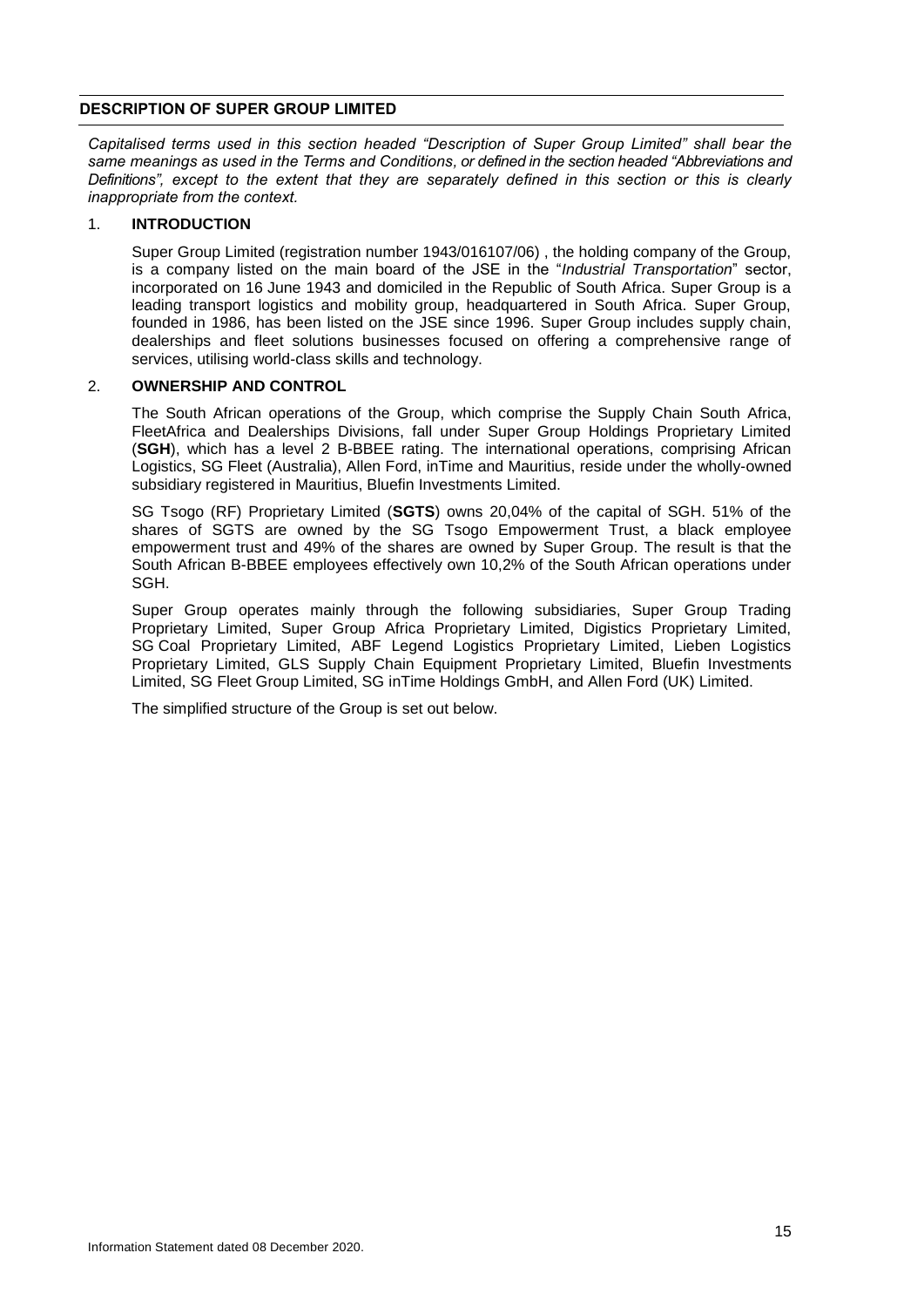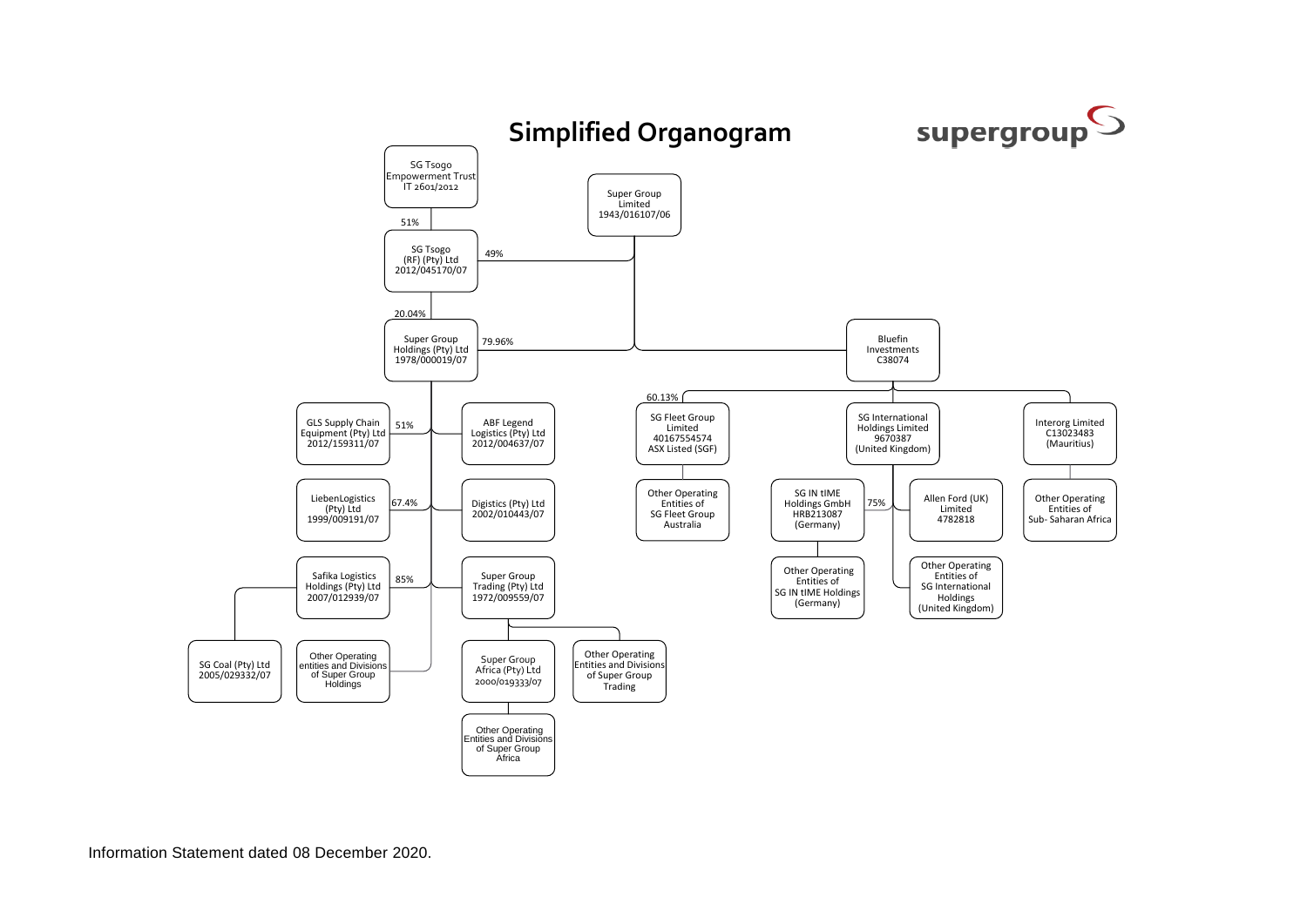## 3. **MANAGEMENT STRATEGY**

## **Our vision**

The strategic vision for Super Group is to provide end-to-end supply chain solutions, fleet management and dealership services to a diversified customer base in Africa, Australia, the United Kingdom, Europe and New Zealand and to become a leading transport, logistics and mobility group in the countries in which it operates.

## **Our strategic focus**

Super Group remains committed to its strategy of being an innovative, integrated, mobility solutions company. The strategic issues and importance in the short-term include:

**Supply Chain Africa**

- Continued development of integrated end-to-end solutions
- Improved efficiencies, reduced costs and optimised asset investment
- Collection of customer accounts and minimising cost of business
- Increased and improved digital trading platforms
- Wider commodity trading solutions and margins

## **Supply Chain Europe**

- Diversification of customer base due to the slow recovery of automotive manufacturing volumes
- Improved flexibility and solutions visibility
- Cost rationalisation to achieve profitability with lower critical mass

### **Fleet Africa**

- Focus on corporate solutions
- Investment in digital and enhanced data solutions

## **SG Fleet**

- The expansion of the corporate business model to counter headwinds in the consumer space
- Integration and cross-selling opportunities in terms of transport solutions, including planning and optimisation platforms
- A wider range of technology-driven, high value-add products and services
- One-stop commercial solution across funding, maintenance, insurance and e-Commerce platforms

### **Dealerships SA**

- Rationalisation of unprofitable brands and sites
- Network optimisation
- Enhanced digital trading and purchase solutions or platforms

## **Dealerships UK**

- Establishing fleet partnerships
- Leveraging data platforms digitisation and e-Commerce trade platforms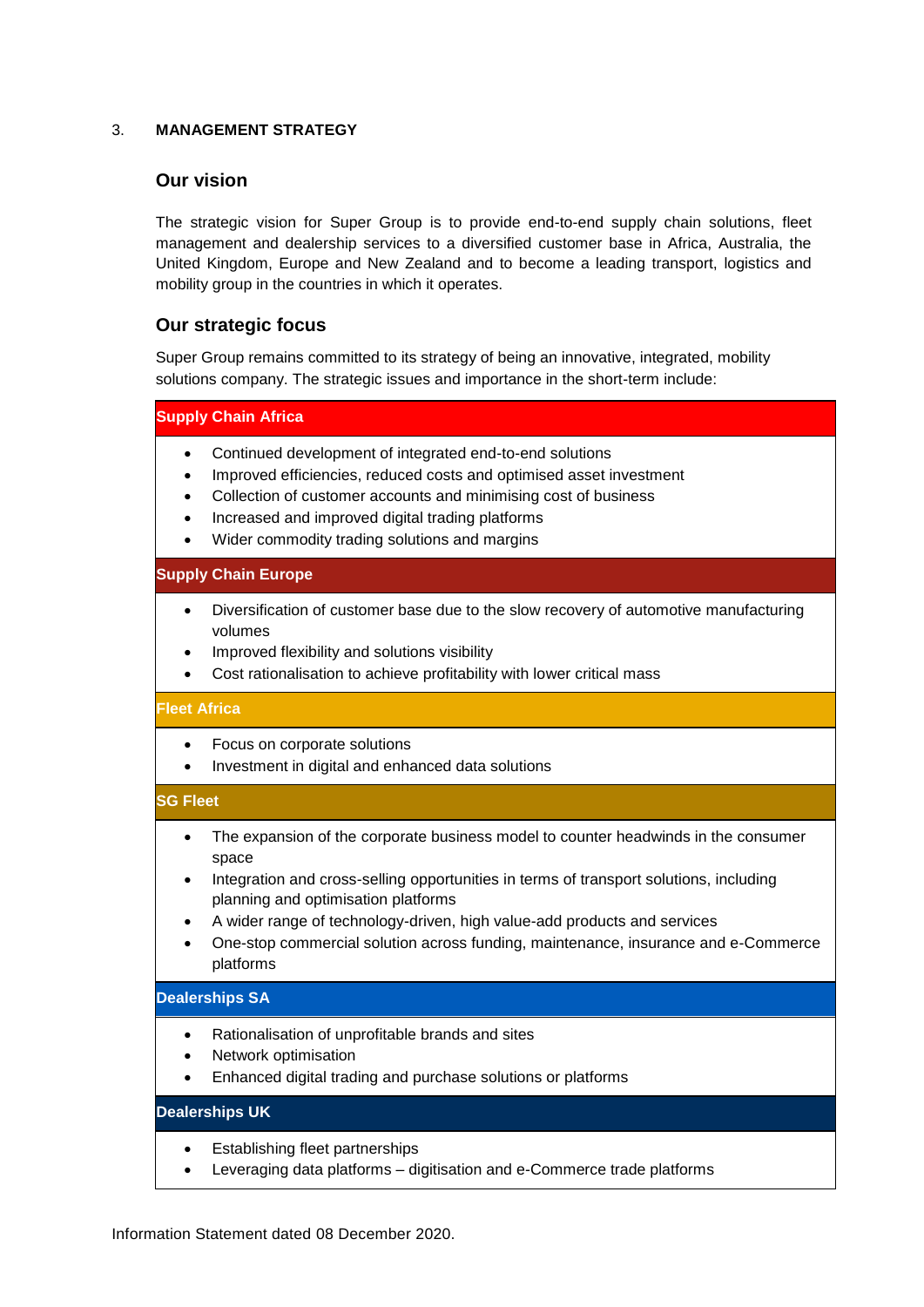## 4. **DESCRIPTION OF BUSINESS**

#### 4.1. **Supply Chain**

Super Group has Supply Chain operations based in Southern Africa and in Europe.

The Supply Chain Africa division delivers an end-to-end supply chain solution through the integration of its multiple business units. Its services include supply chain optimisation, consulting, technology, procurement, third-party distribution, transport, multi-temperature controlled product distribution, bulk raw material transportation, warehousing, inbound and outbound freight forwarding, customs clearing, import and export consolidation, international airfreight services and bonded cross-border transport.

For further information on the Supply Chain Africa division, please refer to: <http://www.supergroup.co.za/supply-chain-africa>

The Supply Chain Europe division incorporates inTime, a niche logistics company that operates throughout Europe, Ader, a Spanish courier and express transport operator with 15 operations in the Eurozone, and TLT, a fifth party logistics provider focusing on organisational consulting and support, material flow planning, logistics, production, development and engineering services.

For further information on the Supply Chain Europe division, please refer to: <http://www.supergroup.co.za/europesupply>

*Further details are in the most recent Integrated Report on the Group's website:*

<http://www.supergroup.co.za/investors/integrated>

*Any changes subsequent to the latest Integrated Report are in the most recent Interim Results on the Group's website:*

<http://www.supergroup.co.za/investors/financial>

## 4.2. **Fleet Solutions**

Super Group has fleet management operations in Southern Africa (**FleetAfrica**) and Australia, New Zealand and the United Kingdom (**SG Fleet**).

FleetAfrica is a leading provider of fleet solutions in Southern Africa with a reputation for market leading performance history in the management of commercial and specialised fleets. FleetAfrica provides flexible, turnkey fleet management solutions, which are designed to meet the specific transport and vehicle management needs of its customers.

For further information on the FleetAfrica division, please refer to: <http://www.supergroup.co.za/fleetafrica>

SG Fleet is a leading provider of integrated mobility solutions, including fleet management, vehicle leasing, and salary packaging services. SG Fleet has a presence across Australia, as well as in the United Kingdom and New Zealand. The company employs over 700 staff and has over 140,000 vehicles under management. SG Fleet has a unique position in the marketplace, built on the experience and product expertise of its team.

For further information on the SG Fleet division, please refer to: <http://www.supergroup.co.za/sgfleet>

*Further details are in the most recent Integrated Report on the Group's website:*

<http://www.supergroup.co.za/investors/integrated>

*Any changes subsequent to the latest Integrated Report are in the most recent Interim Results on the Group's website:*

<http://www.supergroup.co.za/investors/financial>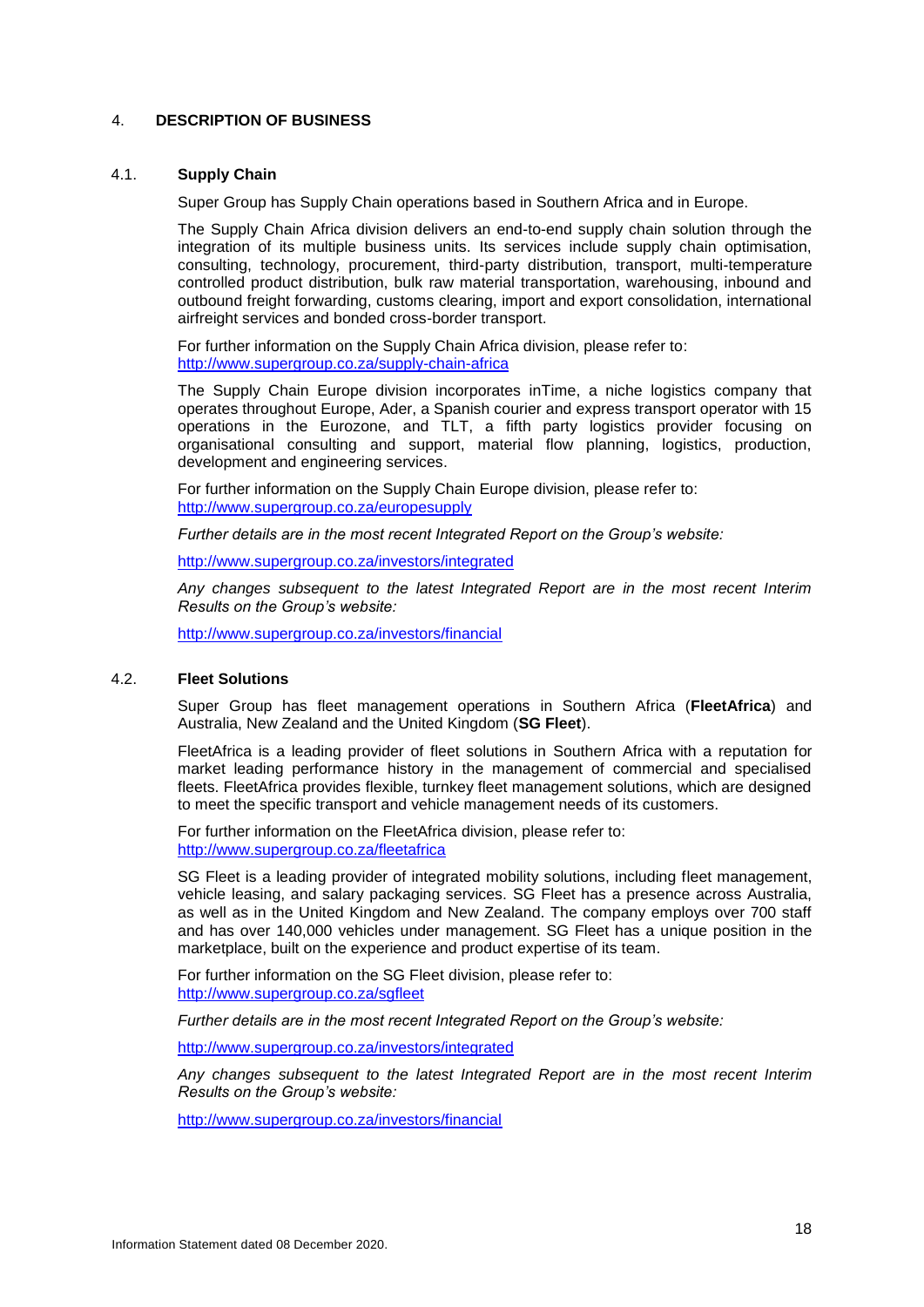## 4.3. **Dealerships**

Super Group has Dealership operations in South Africa and the United Kingdom.

The Super Group Dealerships division in South Africa consists of passenger and commercial vehicle franchises comprising many of the major franchise brands sold in the country. These dealerships are based in the Gauteng, North West, Mpumalanga and Western Cape provinces. Our dealerships offer finance, insurance, vehicle servicing and parts to all our customers.

For further information on the Dealerships SA division, please refer to: <http://www.supergroup.co.za/sadealerships>

The Super Group Dealerships division in the United Kingdom is the second largest independently owned Ford franchise network in the UK, and includes the Ford, Kia and Mazda brands.

For further information on the Dealerships UK division, please refer to: <http://www.supergroup.co.za/ukdealerships>

*Further details are in the most recent Integrated Report on the Group's website:*

<http://www.supergroup.co.za/investors/integrated>

*Any changes subsequent to the latest Integrated Report are in the most recent Interim Results on the Group's website:*

<http://www.supergroup.co.za/investors/financial>

### 4.4. **Services**

Super Group has Corporate Service operations in South Africa and Mauritius.

*Further details are in the most recent Integrated Report on the Group's website:*

<http://www.supergroup.co.za/investors/integrated>

*Any changes subsequent to the latest Integrated Report are in the most recent Interim Results on the Group's website:*

<http://www.supergroup.co.za/investors/financial>

## 5. **CORPORATE INFORMATION**

## **EXECUTIVE DIRECTORS, NON EXECUTIVE DIRECTORSAND DEBT OFFICER**

The full names, ages, and functions of the executive and non-executive directors of Super Group are on the Group's website at:

<http://www.supergroup.co.za/about/board-of-directors>

The directors as at the date of this Information Statement are:

| Mr. Peter Mountford      | <b>Executive Director</b>                         | <b>Chief Executive Officer</b>           |
|--------------------------|---------------------------------------------------|------------------------------------------|
| Mr. Colin Brown          | <b>Executive Director</b>                         | Chief Financial Officer,<br>Debt Officer |
| Mr. Phillip Vallet       | Non-independent, Non-executive<br>Director        | Chairman                                 |
| Mr. Valentine Chitalu    | Lead Independent Non-executive<br><b>Director</b> |                                          |
| Mr. David Cathrall       | Independent Non-executive<br>Director             |                                          |
| Ms. Pitsi Mnisi          | Independent Non-executive<br><b>Director</b>      |                                          |
| Mr. Simphiwe Mehlomakulu | Independent Non-executive<br><b>Director</b>      |                                          |
| Mr. John Mackay          |                                                   | <b>Company Secretary</b>                 |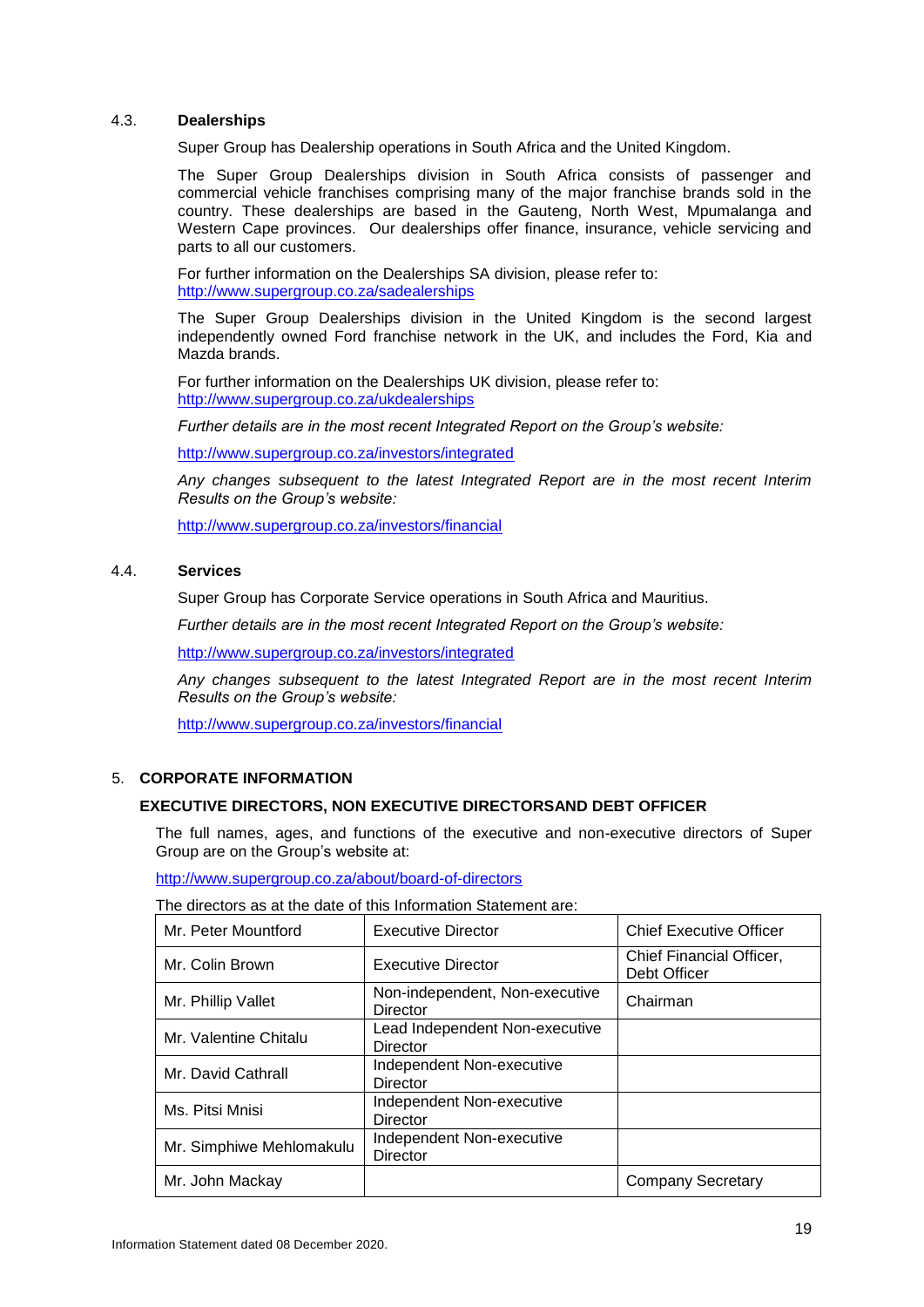Each of the Executive Directors, Non-executive Directors and the Debt Officer, as at the date of this Information Statement and as detailed herein, confirm the following:

| Details of any bankruptcies, insolvencies or individual voluntary<br>compromise arrangements of such person                                                                                                                                                                                                                                                                                                                                                                                                                                                                                                                                                                                                      | None        |
|------------------------------------------------------------------------------------------------------------------------------------------------------------------------------------------------------------------------------------------------------------------------------------------------------------------------------------------------------------------------------------------------------------------------------------------------------------------------------------------------------------------------------------------------------------------------------------------------------------------------------------------------------------------------------------------------------------------|-------------|
| Details of any business rescue plans and/or resolution proposed<br>by any entity to commence business rescue proceedings<br>application having been made for any entity to begin business<br>rescue proceedings, notices having been delivered in terms of<br>Section 129(7) of the Act, receiverships, compulsory liquidations,<br>creditors' voluntary liquidations, administrations, company<br>voluntary compromise arrangements or any compromise or<br>arrangement with creditors generally or any class of creditors of<br>any company; where such person is or was a director, with an<br>executive function within such company at the time of, or within<br>the 12 months preceding, any such event(s) | <b>None</b> |
| Details of any compulsory liquidations, administrations or<br>partnership voluntary compromise arrangements of any<br>partnerships where such person is or was a partner at the time of<br>or within the 12 months preceding such event(s)                                                                                                                                                                                                                                                                                                                                                                                                                                                                       | None        |
| Details of receiverships of any asset(s) of such person or of a<br>partnership of which the person is or was a partner at the time of,<br>or within the 12 months preceding, such event                                                                                                                                                                                                                                                                                                                                                                                                                                                                                                                          | None        |
| Details whether such person has ever been disqualified by a court<br>from acting as a director of a company or from acting in the<br>management or conduct of the affairs of any company                                                                                                                                                                                                                                                                                                                                                                                                                                                                                                                         | None        |
| Details of any offence involving dishonesty committed by such<br>person                                                                                                                                                                                                                                                                                                                                                                                                                                                                                                                                                                                                                                          | None        |
| Details of any convictions of any offence resulting in dishonesty,<br>fraud, theft, forgery, perjury, misrepresentation or embezzlement                                                                                                                                                                                                                                                                                                                                                                                                                                                                                                                                                                          | None        |
| Details of ever being barred from entry into any profession or<br>occupation                                                                                                                                                                                                                                                                                                                                                                                                                                                                                                                                                                                                                                     | None        |
| Details of any convictions in any jurisdiction of any criminal<br>offence, or an offence under legislation relating to the Companies<br>Act                                                                                                                                                                                                                                                                                                                                                                                                                                                                                                                                                                      | None        |
| Details regarding such person's removal from an office of trust, on<br>the grounds of misconduct and involving dishonesty                                                                                                                                                                                                                                                                                                                                                                                                                                                                                                                                                                                        | None        |
| Details of any court order declaring such person delinquent or<br>placing him under probation in terms of Section 162 of the Act<br>and/or Section 47 of the Close Corporations Act, 1984 (Act No. 69<br>of 1984) or disqualifying him to act as a director in terms of<br>Section 219 under the Companies Act                                                                                                                                                                                                                                                                                                                                                                                                   | None        |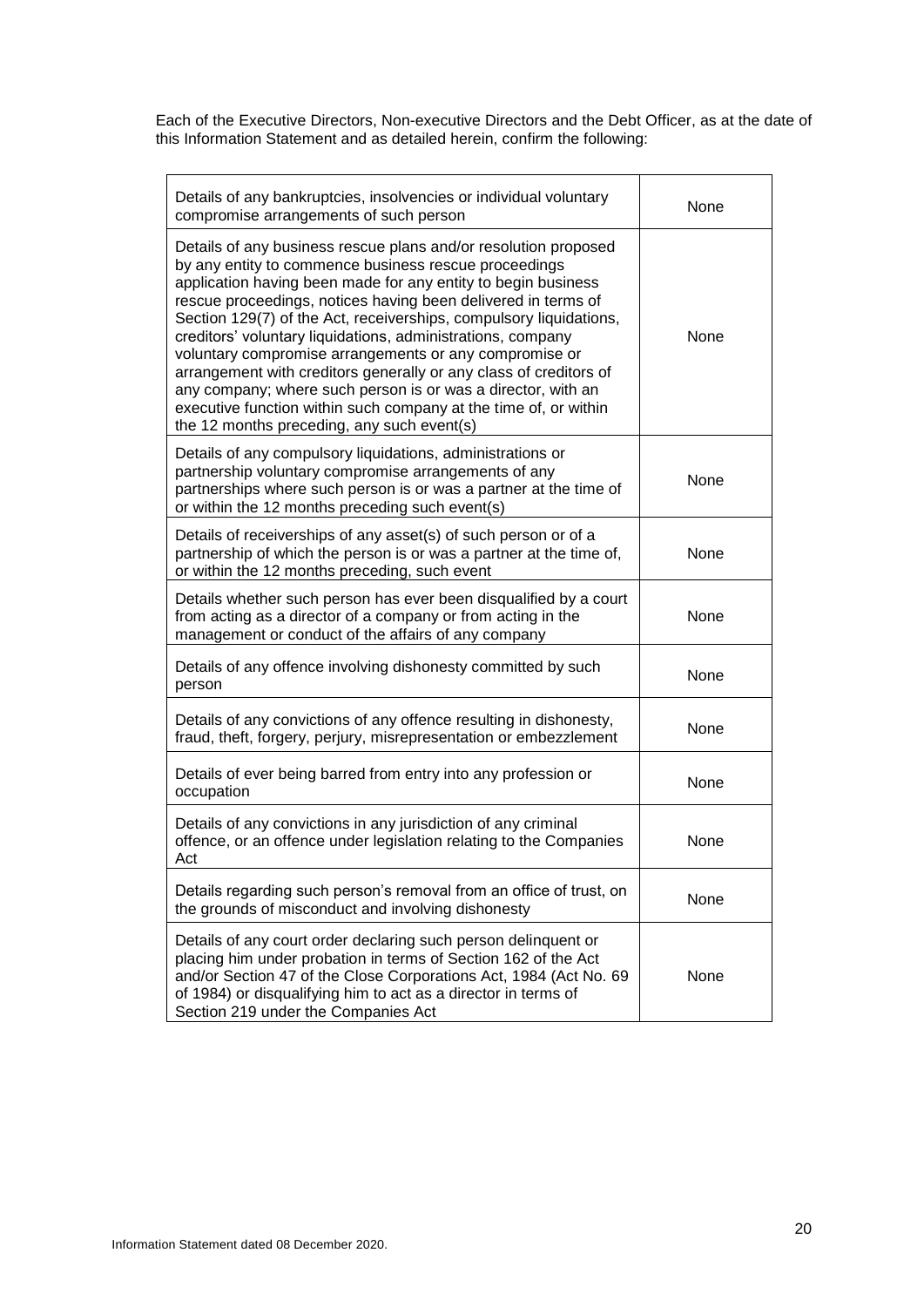## **GROUP COMPANY SECRETARY AND REGISTERED OFFICE**

| <b>Super Group Limited</b>   |
|------------------------------|
| 27 Impala Road               |
| Chislehurston, Sandton, 2196 |
| Private Bag X9973,           |
| Sandton, 2146                |
|                              |

**Group Company Secretary Registered office**

The Group Company Secretary's responsibilities and powers include:

- Convening meetings, record keeping and applicable statutory duties for the Group.
- Providing the board as a whole and directors individually with detailed guidance on how their responsibilities should be properly discharged in the best interests of the Group.
- Providing a central source of guidance and advice to the Board, and within the group, on matters of good governance including the application of King IV.
- Reporting to the Board of any failure on the part of Super Group or a director to comply with the Memorandum of Incorporation, or the rules of Super Group and /or the Companies Act.
- Certifying in Super Group's annual financial statements that Issuer company has filed the required returns and notices in terms of the Companies Act, and whether all such returns and notices appear to be true, correct and up to date.
- Carrying out the functions prescribed in section 33 (3) of the Companies Act.
- Assisting the chairman and CEO in determining the annual board plan and the administration of other strategic issues at the board level.

## **DEBT OFFICER**

| <b>Colin Alexander Brown</b> | 27 Impala Road, Chislehurston, Sandton, 2196         |  |
|------------------------------|------------------------------------------------------|--|
|                              | Group Chief Financial Officer, Debt Officer          |  |
| Telephone number:            | +27 11 523 4000                                      |  |
| Email address:               | debt.officer@supergrp.com                            |  |
| A brief CV is available at:  | http://www.supergroup.co.za/about/board-of-directors |  |
| <b>AUDITORS</b>              |                                                      |  |
| <b>KPMG Incorporated</b>     | <b>KPMG Crescent</b>                                 |  |
| (registration number         | 85 Empire Road,                                      |  |
| 1999/021543/21)              | Parktown, 2193                                       |  |

Private Bag 9, Parkview, 2122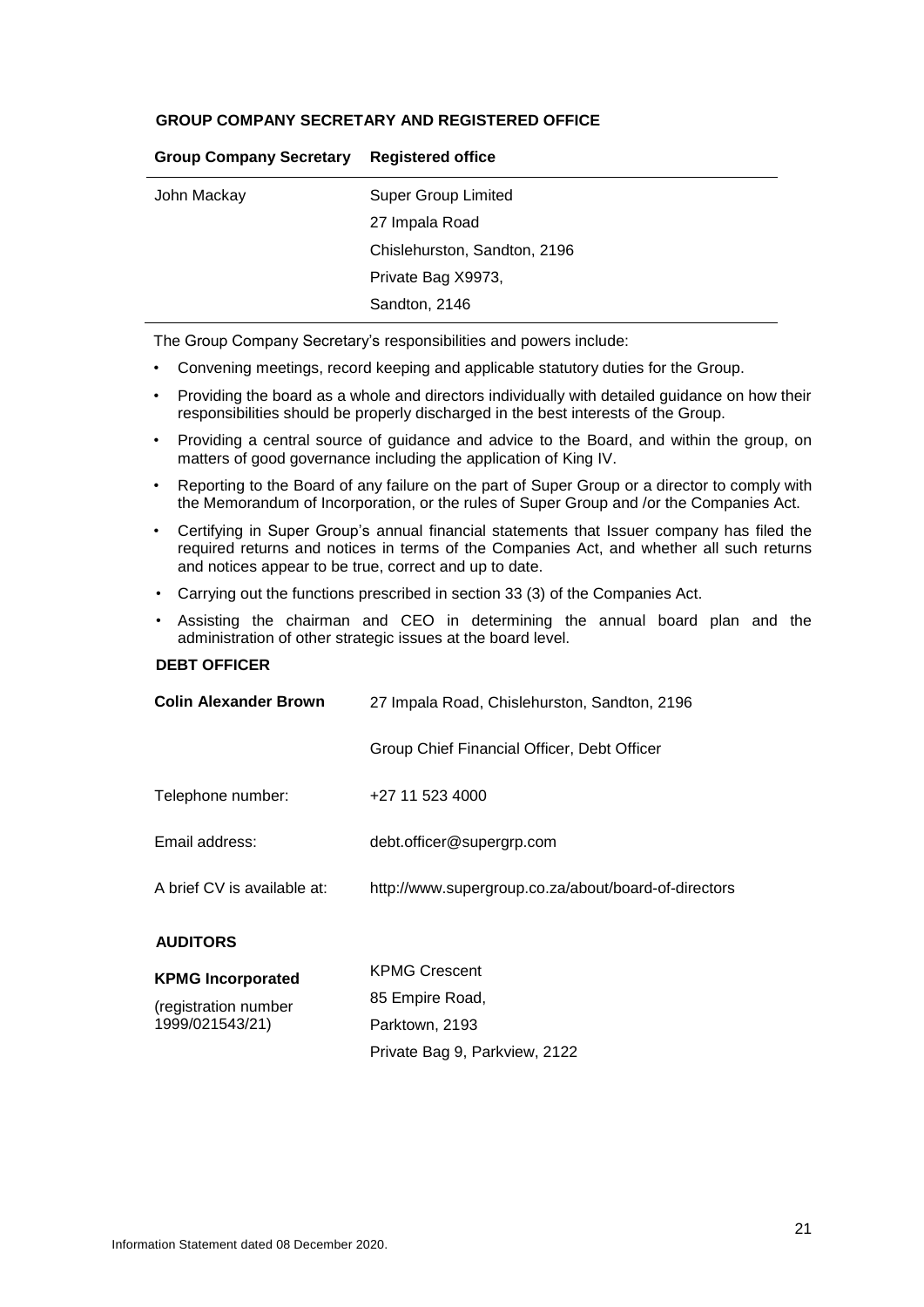## 6. **CORPORATE INFORMATION AND ANNUAL FINANCIAL STATEMENTS**

#### **ISSUER**

Super Group Limited

Registration number: 1943/016107/06

Date of incorporation: 16 June 1943

Legal entity identifier: 378900A8FDADE26AD654

Registered Address: 27 Impala Road, Chislehurston, Sandton, 2196

General Business: Investment Holding Company for subsidiaries involved in supply chain management, fleet management and dealership services.

Annual Financial Statements and Auditors Report:

<http://www.supergroup.co.za/investors/integrated>

#### **GUARANTORS**

The Annual Financial Statements and Auditors Report of the Guarantors are available for inspection, on request, at 27 Impala Road, Chislehurston, Sandton, 2196.

## *7.* **CORPORATE GOVERNANCE**

The directors and management of Super Group subscribe to the generally accepted principles of good corporate governance as one of the foundations of a sustainable business. Super Group is committed to and accepts responsibility for applying these principles to ensure that the Group is being managed ethically within prudent risk parameters. The Group is subject to and endorses the ongoing disclosure, corporate governance and other requirements imposed by the JSE. The Group also supports and complies with the principles of King IV.

The ESG report can be found on the Group's website at:

[http://www.supergroup.co.za/assets/downloads/2020\\_supergroup\\_corp\\_governance.pdf](http://www.supergroup.co.za/assets/downloads/2020_supergroup_corp_governance.pdf)

The King IV Application Register can be found on the Group's website as follows:

[http://www.supergroup.co.za/assets/downloads/SuperGroup\\_King%20IV\\_2020\\_v1.pdf](http://www.supergroup.co.za/assets/downloads/SuperGroup_King%20IV_2020_v1.pdf)

The Conflict of interest policy can be found on the Group's website as follows:

http://www.supergroup.co.za/assets/downloads/SUPER\_GROUP\_CONFLICT\_OF\_INTEREST \_POLICY.pdf

The Conflict of interest register can be found on the Group's website as follows:

http://www.supergroup.co.za/assets/downloads/Directors\_Declaration\_of\_Interests\_in\_Contract s.pdf

The Nomination and Appointment of Directors policy can be found on the Group's website as follows:

http://www.supergroup.co.za/assets/downloads/Nominations\_Policy\_-As per Board Charter.pdf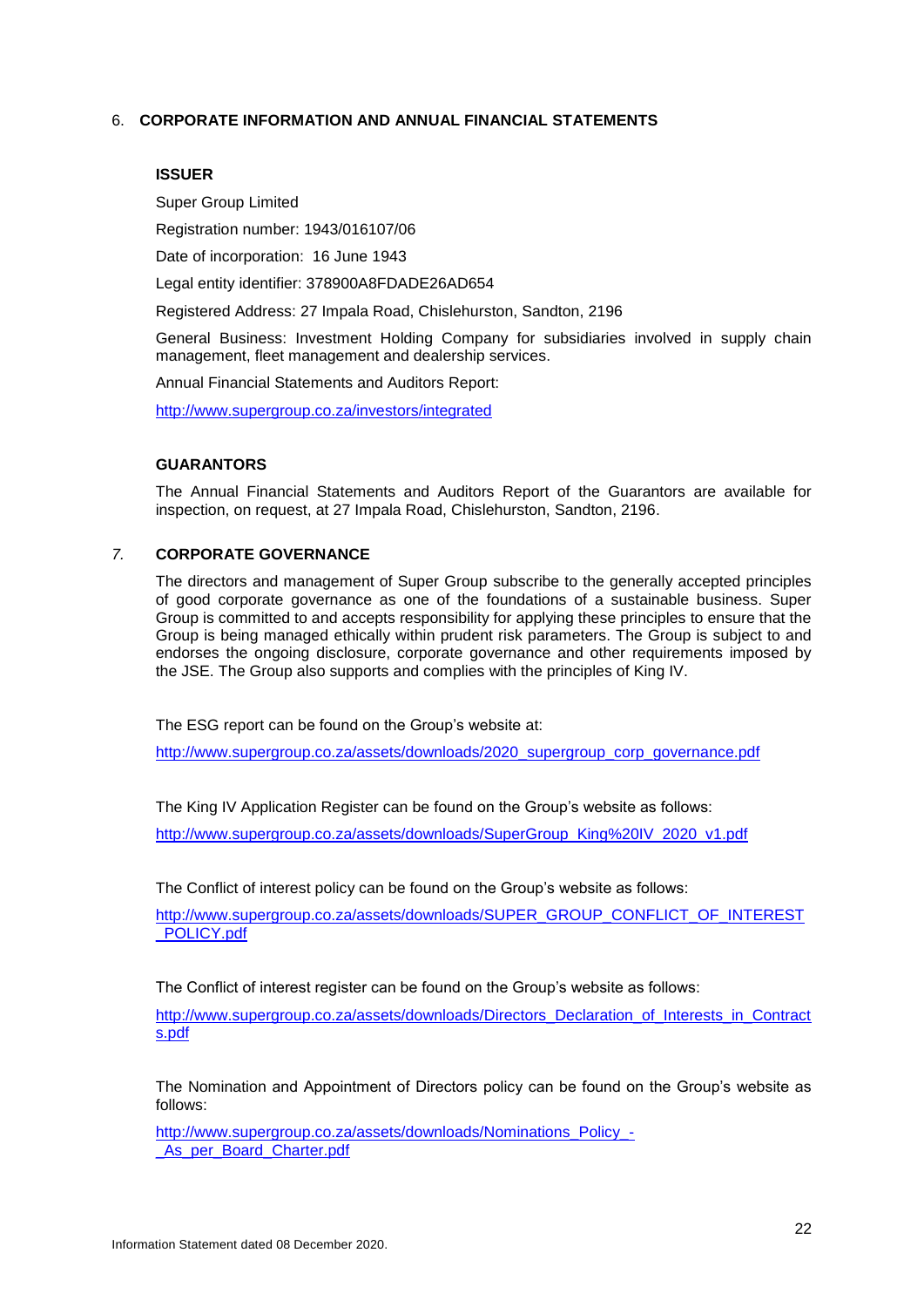## <span id="page-23-0"></span>**DESCRIPTION OF GUARANTORS**

*Capitalised terms used in this section headed "Description of Guarantors" shall bear the same meanings as used in the Terms and Conditions, or defined in the section headed "Abbreviations and Definitions", except to the extent that they are separately defined in this section or this is clearly inappropriate from the context.*

## 1. **SUPER GROUP HOLDINGS PROPRIETARY LIMITED**

1.1 Description of Business

SGH is the holding company of various subsidiaries involved in broad-based supply chain management, fleet management and dealerships business, operating predominately in South Africa, with operations across Sub-Saharan Africa.

- 1.2 Corporate information
	- Registration number: 1978/000019/07
	- Registered Address: 27 Impala Road, Chislehurston, Sandton, 2196

## 1.3 Board of Directors

The members of the Board of Directors of SGH as at the Information Statement Date are:

- Peter William Mountford
- Colin Alexander Brown
- Jocobeth Setseodi Matlakala
- Mzikawukho Hlalawazi Makhoba

## 2. **SUPER GROUP TRADING PROPRIETARY LIMITED**

2.1 Description of Business

Super Group Trading Proprietary Limited is a broad-based supply chain management and dealerships business, operating predominately in South Africa, with operations across Sub-Saharan Africa.

- 2.2 Corporate information
	- Registration number: 1972/009559/07
	- Registered Address: 27 Impala Road, Chislehurston, Sandton, 2196

### 2.3 Board of Directors

The members of the Board of Directors of Super Group Trading Proprietary Limited as at the Information Statement Date are:

- Peter William Mountford
- Colin Alexander Brown
- Philip Alan Smith
- Bonisile Douglas Makubalo
- Jocobeth Setseodi Matlakala
- Mzikawukho Hlalawazi Makhoba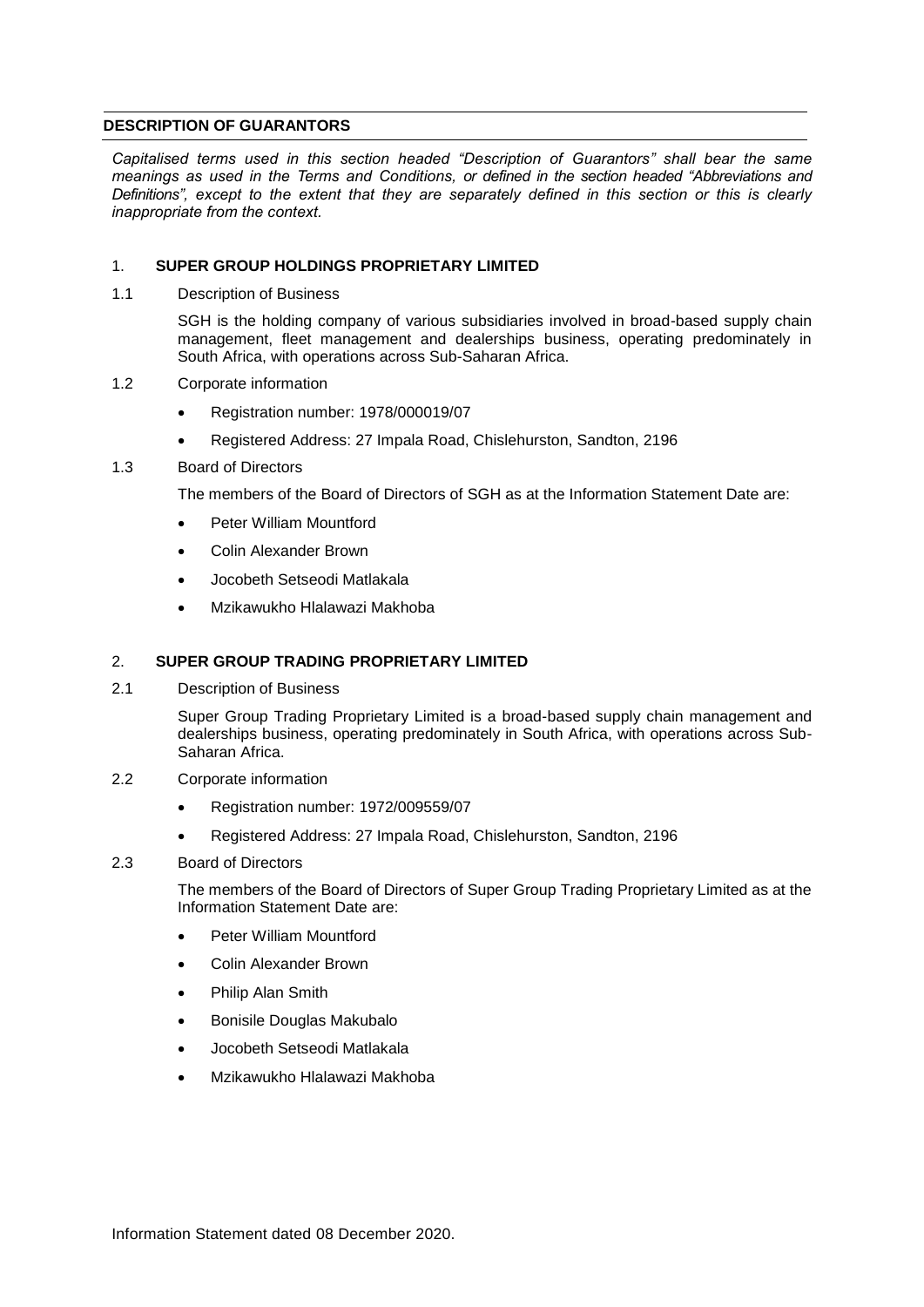## 3. **SUPER GROUP AFRICA PROPRIETARY LIMITED**

3.1 Description of Business

Super Group Africa Proprietary Limited is a broad-based supply chain management and fleet management business, operating predominately in South Africa, with operations across Sub-Saharan Africa.

- 3.2 Corporate information
	- Registration number: 2000/019333/07
	- Registered Address: 27 Impala Road, Chislehurston, Sandton, 2196
- 3.3 Board of Directors

The members of the Board of Directors of Super Group Africa Proprietary Limited as at the Information Statement Date are:

- Philip Alan Smith
- Colin Alexander Brown
- Jocobeth Setseodi Matlakala
- Bonisile Douglas Makubalo

## 4. **BLUEFIN INVESTMENTS LIMITED**

4.1 Description of Business

Bluefin Investments Limited is the holding company of various offshore subsidiaries involved in supply chain management, fleet management and dealerships business, operating in Mauritius, Australia, New Zealand, Europe and the United Kingdom.

- 4.2 Corporate information
	- Registration number: C38074
	- Registered Address: Labourdonnais Village, Mapou, Mauritius
- 4.3 Board of Directors

The members of the Board of Directors of Bluefin Investments Limited as at the Information Statement Date are:

- Colin Alexander Brown
- Peter William Mountford
- Mohammud Sajid Ghoorun
- Samer Lev Maria Kovacs

### **SIGNED** at **SANDTON** on this the **08** day of **DECEMBER** 2020.

For and on behalf of

## **SUPER GROUP LIMITED**

## *Signed copies of this document shall be available for inspection at the registered office of the Issuer.*

\_\_\_\_\_\_\_\_\_\_\_\_\_\_\_\_\_\_\_\_\_\_\_\_\_\_\_\_\_ \_\_\_\_\_\_\_\_\_\_\_\_\_\_\_\_\_\_\_\_\_\_\_\_\_\_\_\_\_\_\_

Name: **Colin Brown**<br>
Capacity: Director<br>
Capacity: Director<br>
Capacity: Director Capacity: Director

Who warrants his/her authority hereto Who warrants his/her authority hereto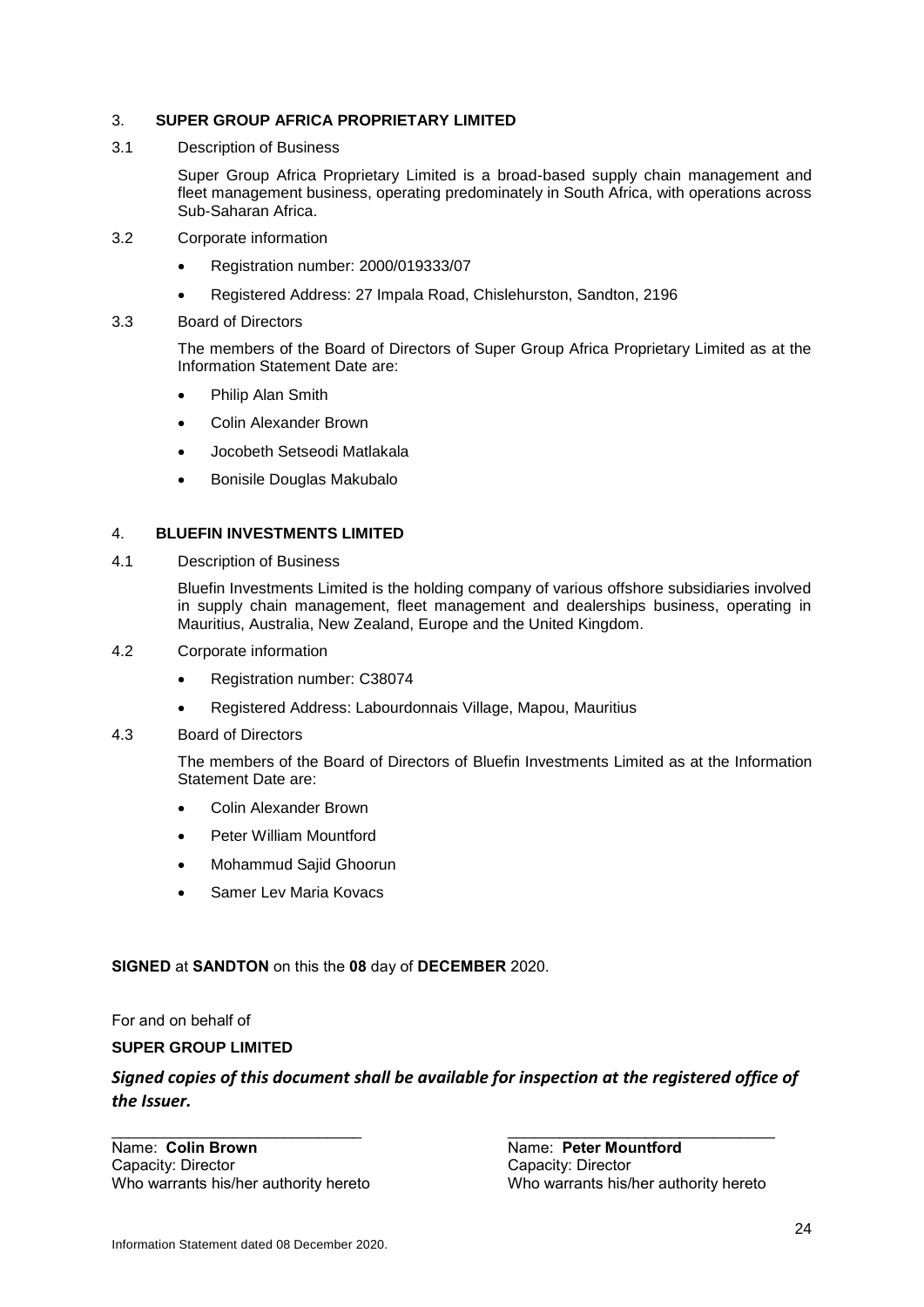## <span id="page-25-0"></span>**ABBREVIATIONS AND DEFINITIONS**

The following abbreviations and definitions listed below have been used throughout this Information Statement.

| "AARTO"                      | Administrative Adjudication of Road Traffic Offences                                                                                      |
|------------------------------|-------------------------------------------------------------------------------------------------------------------------------------------|
| "Ader"                       | Servicios Empresariale Ader S.A                                                                                                           |
| "Al"                         | Artificial Intelligence                                                                                                                   |
| "B-BBEE"                     | Broad-Based Black Economic Empowerment                                                                                                    |
| "CEO"                        | <b>Chief Executive Officer</b>                                                                                                            |
| "CFO"                        | <b>Chief Financial Officer</b>                                                                                                            |
| "CIO"                        | <b>Chief Information Officer</b>                                                                                                          |
| "Companies Act"              | Companies Act No. 71 of 2008, as amended                                                                                                  |
| "Covid-19"                   | The coronavirus disease (COVID-19) as an infectious disease<br>caused by a new strain of coronavirus                                      |
| "CSD"                        | <b>Central Securities Depository</b>                                                                                                      |
| "ESG"                        | Environmental, Social and Governance                                                                                                      |
| "EU"                         | European Union                                                                                                                            |
| "FEC"                        | Foreign Exchange Contract                                                                                                                 |
| "FML"                        | <b>Full Maintenance Leasing</b>                                                                                                           |
| "GRC"                        | <b>Group Risk Committee</b>                                                                                                               |
| "HR"                         | <b>Human Resources</b>                                                                                                                    |
| "inTime"                     | in Time Holdings GmbH and its subsidiaries                                                                                                |
| "IT"                         | Information Technology                                                                                                                    |
| "loT"                        | Internet of Things                                                                                                                        |
| "JSE"                        | <b>JSE Limited</b>                                                                                                                        |
| "King IV"                    | The King Code of Corporate Governance Principles and the King<br>Report on Governance for South Africa 2016                               |
| "Listings Requirements"      | Listings Requirements of the JSE                                                                                                          |
| "OEMs"                       | <b>Original Equipment Manufacturers</b>                                                                                                   |
| "Pound Sterling/GBP/£"       | <b>Great British Pound</b>                                                                                                                |
| "R"                          | Rand, the South African currency                                                                                                          |
| "SA"                         | South Africa                                                                                                                              |
| "SENS"                       | <b>Stock Exchange News Service</b>                                                                                                        |
| "SG Fleet"                   | <b>SG Fleet Group Limited</b>                                                                                                             |
| "Super Group" or "the Group" | Super Group Limited and its subsidiaries                                                                                                  |
|                              | "Super Group Holdings" or "SGH" Super Group Holdings Proprietary Limited, the holding company for<br>the Group's South African businesses |
| "TLT"                        | Trans-Logo-Tech GmbH                                                                                                                      |
| "the Board"                  | the Board of directors of Super Group                                                                                                     |
| "the Company"                | <b>Super Group Limited</b>                                                                                                                |
| "UIF"                        | Unemployment Insurance Fund                                                                                                               |
| "UK"                         | United Kingdom                                                                                                                            |
| "WACC"                       | Weighted Average Cost of Capital                                                                                                          |
| "WLTP"                       | World-wide Harmonised Light Vehicle Test Procedure                                                                                        |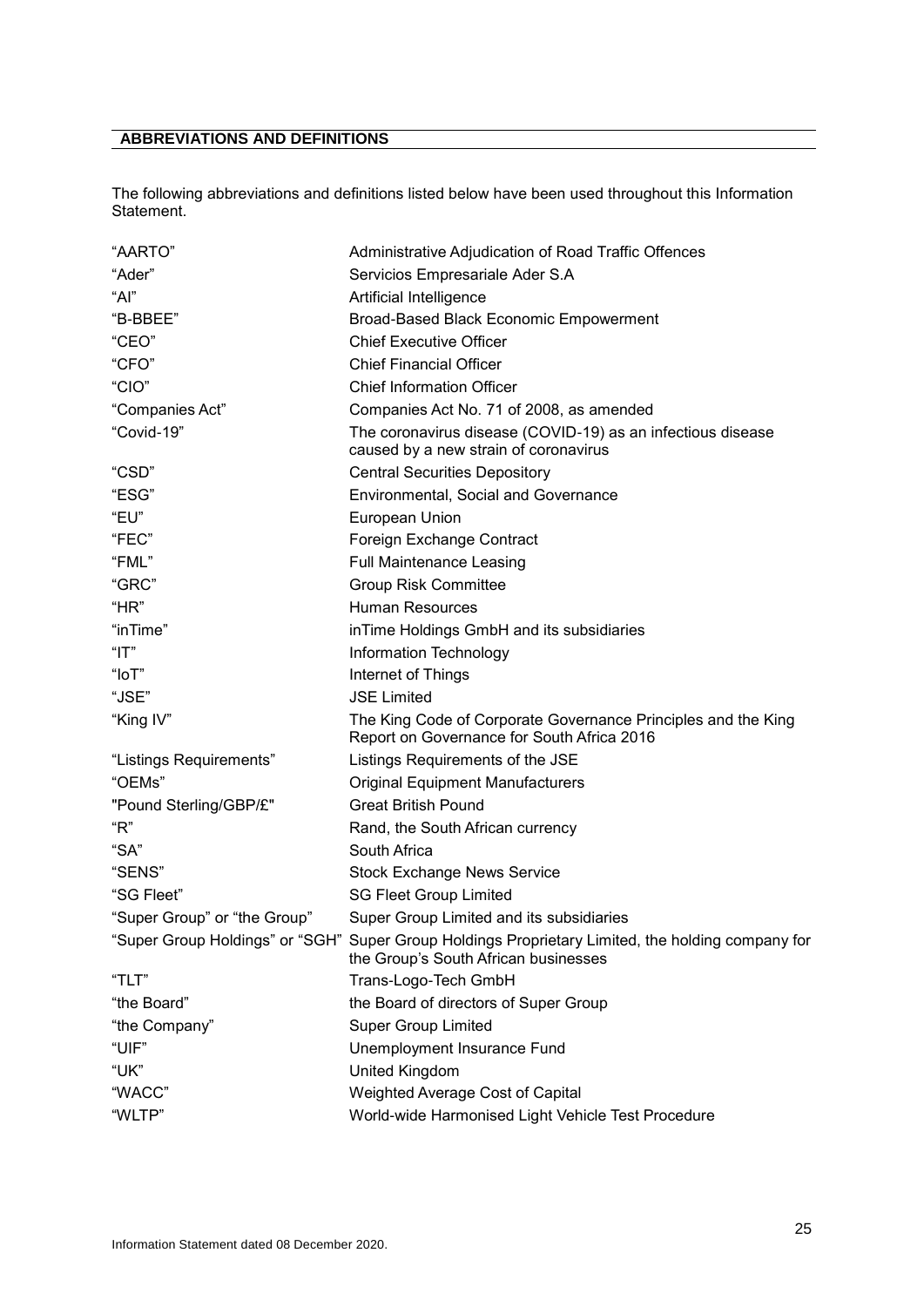#### <span id="page-26-0"></span>**CORPORATE INFORMATION**

#### **ISSUER**

**Super Group Limited** (registration number 1943/016107/06) 27 Impala Road Chislehurston Sandton Johannesburg, 2196 South Africa Private Bag X9973 Sandton, 2146 South Africa Contact: Ms B Bird Email: bridget.bird@supergrp.com Tel: 011 523 4075

**Debt Officer** Mr CA Brown Email: debt.officer@supergrp.com Tel: 011 523 4000

### **GUARANTORS**

#### **SUPER GROUP HOLDINGS PROPRIETARY LIMITED**

(registration number 1978/000019/07) 27 Impala Road **Chislehurston Sandton** Johannesburg, 2196 South Africa Private Bag X9973 Sandton, 2146 South Africa Contact: Ms B Bird Email: bridget.bird@supergrp.com Tel: 011 523 4075

#### **SUPER GROUP AFRICA PROPRIETARY LIMITED**

(registration number 1978/000019/07) 27 Impala Road Chislehurston Sandton Johannesburg, 2196 South Africa Private Bag X9973 Sandton, 2146 South Africa Contact: Ms B Bird Email: bridget.bird@supergrp.com Tel: 011 523 4075

#### **SUPER GROUP TRADING PROPRIETARY LIMITED**

(registration number 1972/009559/07) 27 Impala Road **Chislehurston Sandton** Johannesburg, 2196 South Africa Private Bag X9973 Sandton, 2146 Contact: Ms B Bird South Africa Email: bridget.bird@supergrp.com Tel: 011 523 4075

## **BLUEFIN INVESTMENTS LIMITED**

(registration number C38074) Labourdonnais Village, Mapou **Mauritius** 

> c/o Private Bag X9973 Sandton, 2146

Contact: Ms B Bird Email: bridget.bird@supergrp.com Tel: 011 523 4075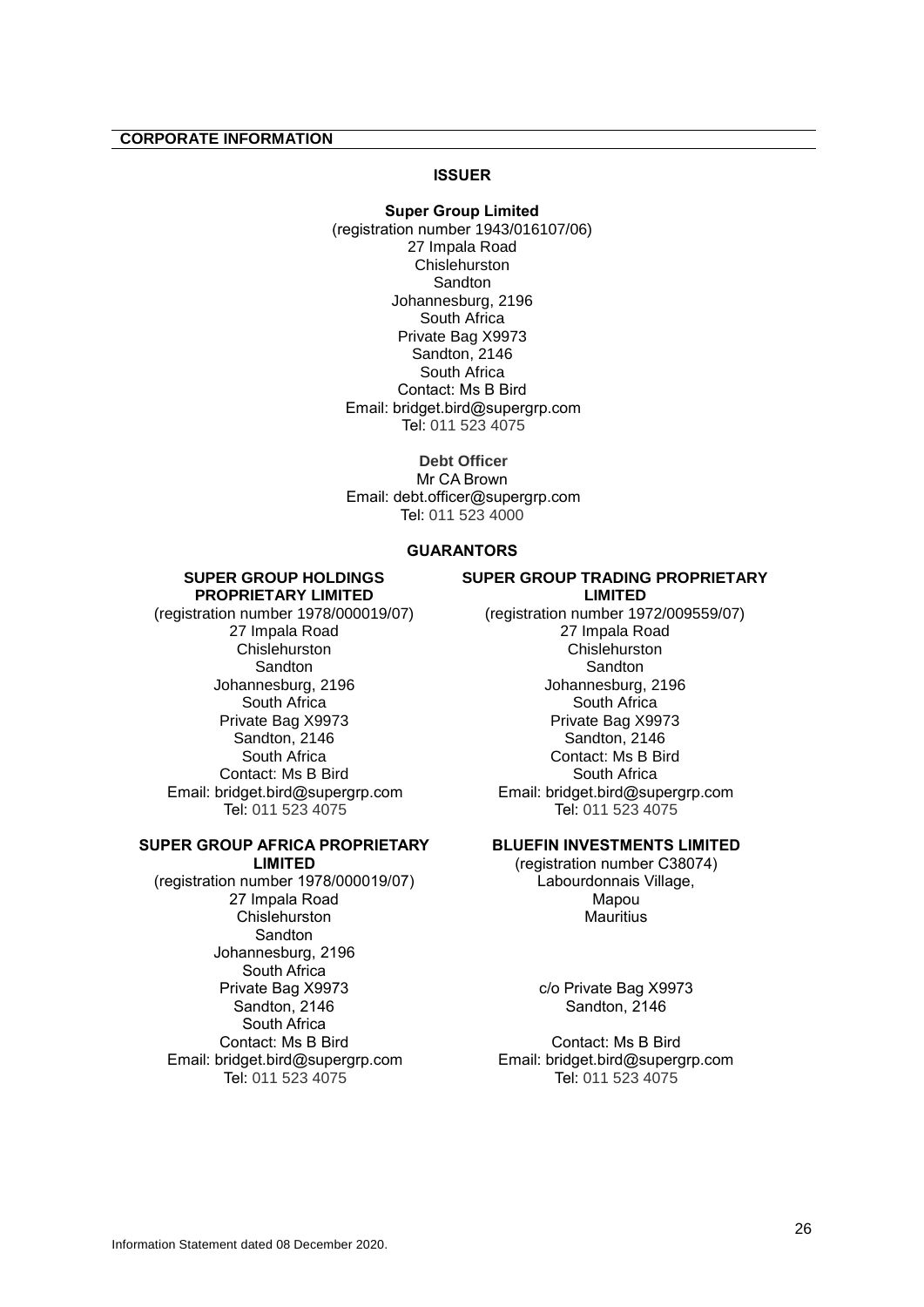#### **ARRANGER**

**Rand Merchant Bank, a division of FirstRand Bank Limited** (registration number 1929/001225/06) 1 Merchant Place Corner Rivonia Road and Fredman Drive Sandton, 2146 South Africa PO Box 786273 Sandton, 2146 South Africa Contact: Head of Debt Finance Group Tel: 011 282 8000

#### **DEALERS**

**Absa Corporate and Investment Bank, a division of Absa Bank Limited** (registration number 1986/004794/06) 15 Alice Lane Sandton, 2146 South Africa Private Bag X10056 Sandton, 2146 South Africa Contact: Head of Debt Capital Markets Tel: 011 895 6999

**Nedbank Limited, acting through its Corporate and Investment Banking division**

> (registration number 1951/000009/06) 135 Rivonia Road Sandown Sandton, 2196 South Africa PO Box 1144 Johannesburg, 2000 South Africa Contact: Head of Debt Capital Markets Tel: 0860 555 111

## **Investec Bank Limited, acting through its Corporate and Institutional Banking division**

(registration number 1969/004763/06) 100 Grayston Drive Sandown Sandton, 2196 South Africa PO Box 785700 Sandton, 2146 South Africa Contact: Head of Debt Capital Markets Tel: 011 286 7000

#### **The Standard Bank of South Africa Limited, acting through its Corporate and Investment Banking division**

(registration number 1962/000738/06) 3 Simmonds Street Johannesburg, 2001 South Africa PO Box 61344 Marshalltown, 2107 South Africa Contact: Head of Debt Capital Markets Tel: 0860 123 000

## **Rand Merchant Bank, a division of FirstRand Bank Limited**

(registration number 1929/001225/06) 1 Merchant Place Corner Rivonia Road and Fredman Drive Sandton, 2146 South Africa PO Box 786273 Sandton, 2146 South Africa Contact: Head of Debt and Trade Solutions Division Tel: 011 282 8000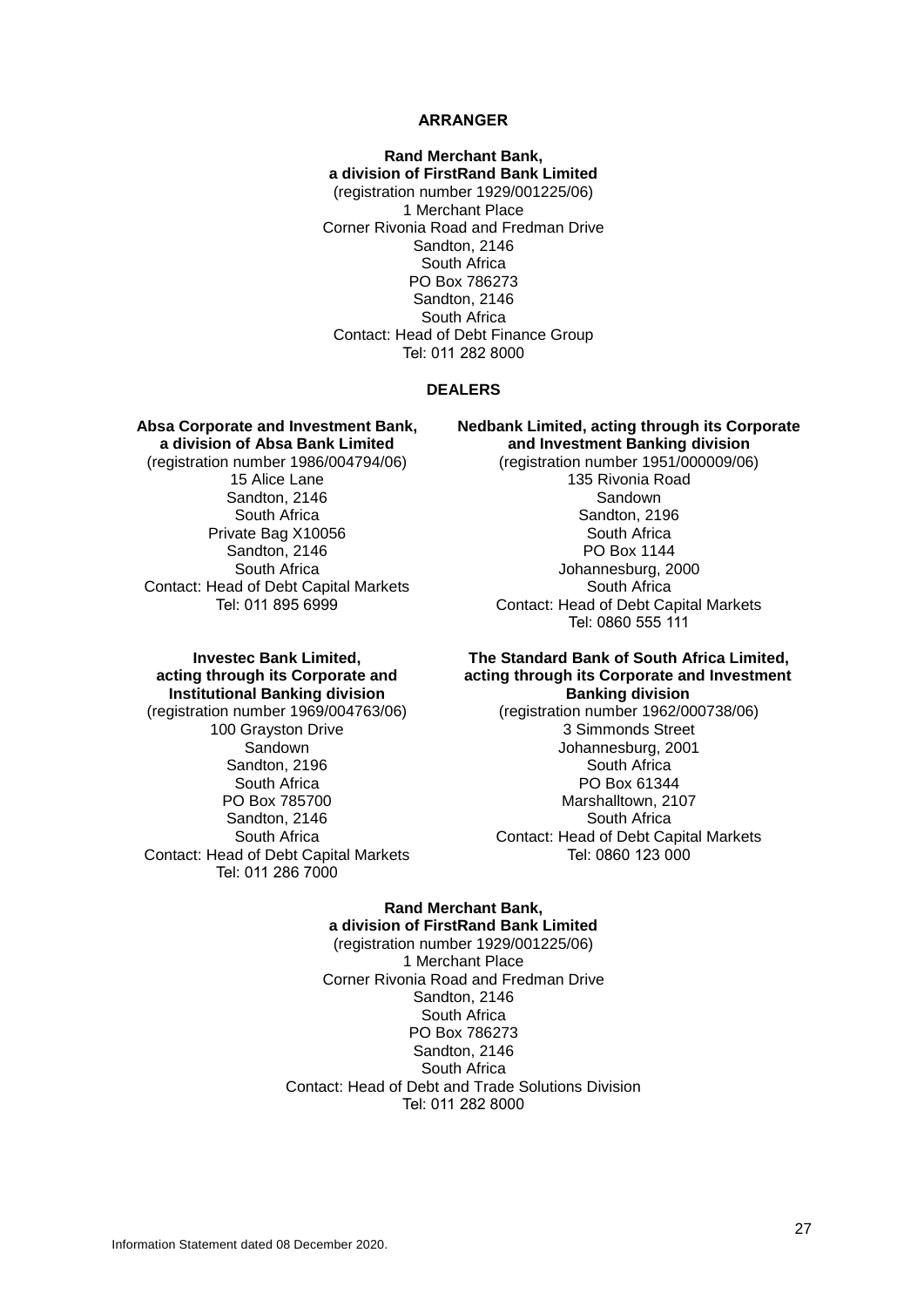## **JSE DEBT SPONSOR**

**Rand Merchant Bank, a division of FirstRand Bank Limited** (registration number 1929/001225/06) 1 Merchant Place Corner Rivonia Road and Fredman Drive Sandton, 2146 South Africa PO Box 786273 Sandton, 2146 South Africa Contact: Debt Sponsor Team Tel: 011 282 8000

#### **ISSUER AGENT AND SETTLEMENT AGENT**

**Rand Merchant Bank, a division of FirstRand Bank Limited** (registration number 1929/001225/06) 1 Merchant Place Corner Rivonia Road and Fredman Drive Sandton, 2146 South Africa PO Box 786273 Sandton, 2146 South Africa Contact: Head of Deal Management Tel: 011 282 8000

### **TRANSFER AGENT, CALCULATION AGENT AND PAYING AGENT**

**Super Group Limited** (registration number: 1943/016107/06) 27 Impala Road **Chislehurston Sandton** Johannesburg, 2196 South Africa Private Bag X9973 Sandton, 2146 South Africa Contact: Ms B Bird Email: bridget.bird@supergrp.com Tel: 011 523 4075